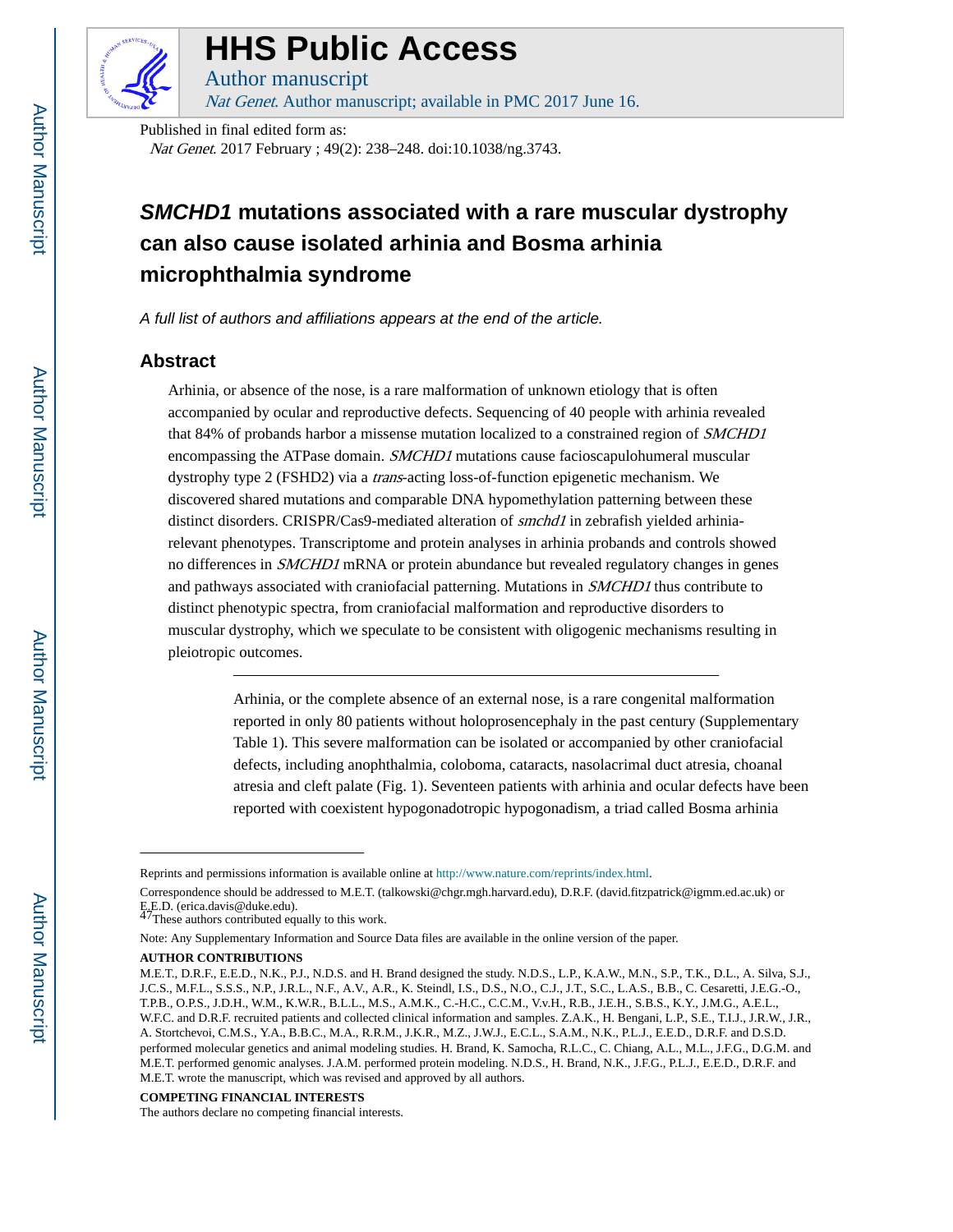microphthalmia syndrome (BAM; MIM603457)<sup>1</sup>. The rarity of these malformations and the cross-disciplinary nature of coexistent features have limited efforts to systematically catalog associated phenotypes, though these comorbidities suggest that the genetic architecture underlying this condition has broad developmental implications.

Genetic studies of arhinia have been limited to targeted approaches related to cranial neural crest cells (NCC) or craniofacial placodal development. To date, no causal locus has been identified. Homozygous null mutations in  $PaX6$  arrest nasal placodogenesis in mice<sup>2</sup> and (in PAX6) cause rudimentary or malformed noses in humans<sup>3–5</sup>, yet null mutations in PAX6 also cause aniridia and structural brain abnormalities that are not observed in individuals with arhinia<sup>3–5</sup>. We formed an international consortium to aggregate all available cases and determine the genetic etiology of arhinia. We sequenced 40 individuals with arhinia (38 independent families) and 55 family members without arhinia using a combination of wholeexome, whole-genome and targeted sequencing. These analyses revealed that rare missense variants in SMCHD1 represent the predominant genetic contributor to arhinia. Notably, SMCHD1 encodes a protein with established epigenetic repressive activities that has been implicated in FSHD2 (MIM158901), a rare, oligogenic form of muscular dystrophy. Methylation studies in arhinia subjects and complementation testing of arhinia- and FSHD2 associated variants in zebrafish (*Danio rerio*) revealed a common direction of allele effect in these disorders, a surprising observation considering their substantial differences in phenotype. Supporting these results, we observed the same mutations in BAM and FSHD2 probands, as well as at least one individual that met all diagnostic criteria and displayed symptoms for both disorders. Given the known oligogenic architecture of FSHD2, these results suggest that missense variants in an evolutionarily constrained region of SMCHD1 contribute to the diverse manifestations of arhinia, BAM and FSHD2, probably as a result of alteration to a critical function of the protein and/or interaction with other genomic loci.

## **RESULTS**

#### **Samples, phenotypes and epidemiology of arhinia**

Our international consortium established a cohort of 40 subjects (38 probands and 2 affected siblings) that encompassed 24% of all 80 previously reported individuals and 21 new cases, facilitating a comprehensive phenotypic picture of arhinia and its associated comorbidities (Supplementary Tables 1 and 2). Six subjects were also included in an independent analysis by Gordon et al.<sup>6</sup>. All subjects had complete arhinia, accompanied in most cases by other craniofacial abnormalities, including high-arched or cleft palate, absent paranasal sinuses, hypoplastic maxilla, nasolacrimal duct stenosis or atresia and choanal atresia (Fig. 1), and 41% had dysmorphic pinnae or low-set ears. Ocular phenotypes included anophthalmia or microphthalmia (77%), uveal coloboma (79%) and cataract (53%), and six subjects had normal eye anatomy and vision. Of the 31 assessable subjects (22 male; 9 female), 97% demonstrated hypogonadotropic hypogonadism (HH), and the seven subjects for whom brain MRI data were available had no olfactory structures. Fate mapping would support arhinia as a primary malformation, with HH representing a developmental sequence<sup>7</sup>. Ocular defects, which are not an obvious part of a developmental sequence with arhinia, were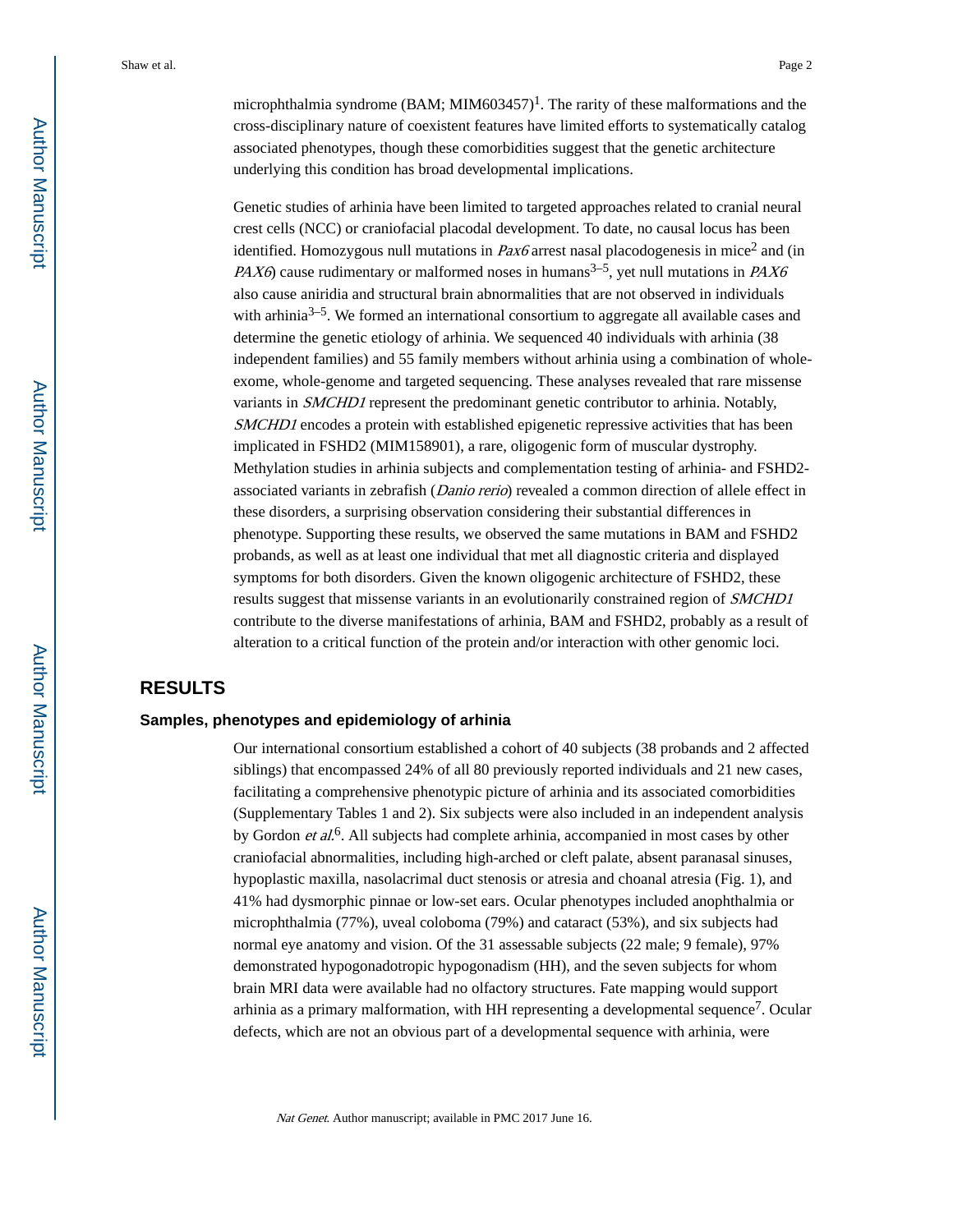observed in 26 of 31 individuals, indicating that 84% of subjects met BAM diagnostic criteria.

## **Gene discovery**

We sequenced all 40 arhinia subjects as well as 55 family members representing six multiplex and 32 simplex families. We performed whole-exome sequencing (WES) on 27 arhinia subjects and targeted sequencing in 16 subjects, and we applied both methods to 4 probands (Online Methods and Supplementary Fig. 1). Whole-genome sequencing (WGS) was concurrently performed in four members of a multiplex family (family O) that included a proband and affected sister with BAM, a half-aunt with arhinia and relatives with subphenotypes including anosmia and subtle nasal and dental anomalies<sup>8,9</sup> (Supplementary Fig. 1). Collectively, these analyses identified rare missense variants in *SMCHD1* in 84% of probands (32/38), none of which were present in the Exome Aggregation Consortium<sup>10</sup> (ExAC,  $n = 60,706$ ). To test whether this represented an unexpected accumulation of rare missense variants, we compared the rare mutation burden among 22,445 genes in the initial 22 probands with WES to variants observed in ExAC (minor allele frequency (MAF) < 0.1%). Powered by the size of our aggregate cohort, we found only one gene that achieved genome-wide significance:  $SMCHDI (P = 2.9 \times 10^{-17}$ , two-sided Fisher's exact test; odds ratio (OR) of 34.4 (95% CI 18.8–57.9); Fig. 2). This result was significant irrespectively of ethnicity (Supplementary Table 3). Notably, in an independent study, Gordon et al.<sup>6</sup> included six of these probands and eight additional probands (Table 1). All *SMCHD1* variants arose de novo from the 10 complete simplex trios, and mutations were likewise absent in unaffected family members from the remaining simplex families (Supplementary Fig. 1). Segregation of an SMCHD1 mutation was observed in all three multiplex families with available parental samples, including one (family T) in which the variant was inherited from a father who had no craniofacial abnormalities and had been contemporaneously diagnosed with muscular dystrophy.

SMCHD1 is highly constrained, or intolerant to loss-of-function variation (probability of being loss-of-function intolerant  $(pLI) = 1.00$ <sup>11</sup>, with an estimated prevalence of 1 in 10,000 heterozygous null individuals in ExAC. Notably, all arhinia-associated variants localized to exons 3–13 of SMCHD1 (Ensembl ENST00000320876.10), spanning a GHKL-type ATPase domain (Table 1 and Supplementary Table 2). We thus considered the possibility that this specific domain is intolerant to missense variation using models of regional constraint. We found that the entire gene is not particularly intolerant to missense variation (81% of expected missense variants observed;  $P = 0.016$ , two sided Z-test; Z-statistic = 2.14; constraint was taken from the ExAC database<sup>10</sup> and therefore the values to calculate 95% CI are unavailable), but this significance is driven by strong constraint in the 5′ region that harbors all detected arhinia-associated variants and encompasses the ATPase domain (exons 1–19, 61% of expected variants observed,  $\chi^2$  = 32.40, P = 1.26 × 10<sup>-8</sup>; exons 20–48, 95% of expected variants observed,  $\chi^2$  = 0.86, P = 0.36; Fig. 3). This regional constraint suggests that these alleles may impede protein function, and *in silico* prediction of pathogenicity from the Combined Annotation Dependent Depletion (CADD) database revealed that the 20 arhinia-specific SMCHD1 variants were more deleterious than rare, nonsynonymous variants in ExAC (MAF < 0.01%, ExAC  $n = 378$ ,  $P = 1.27 \times 10^{-5}$ , two-sample t-test; t =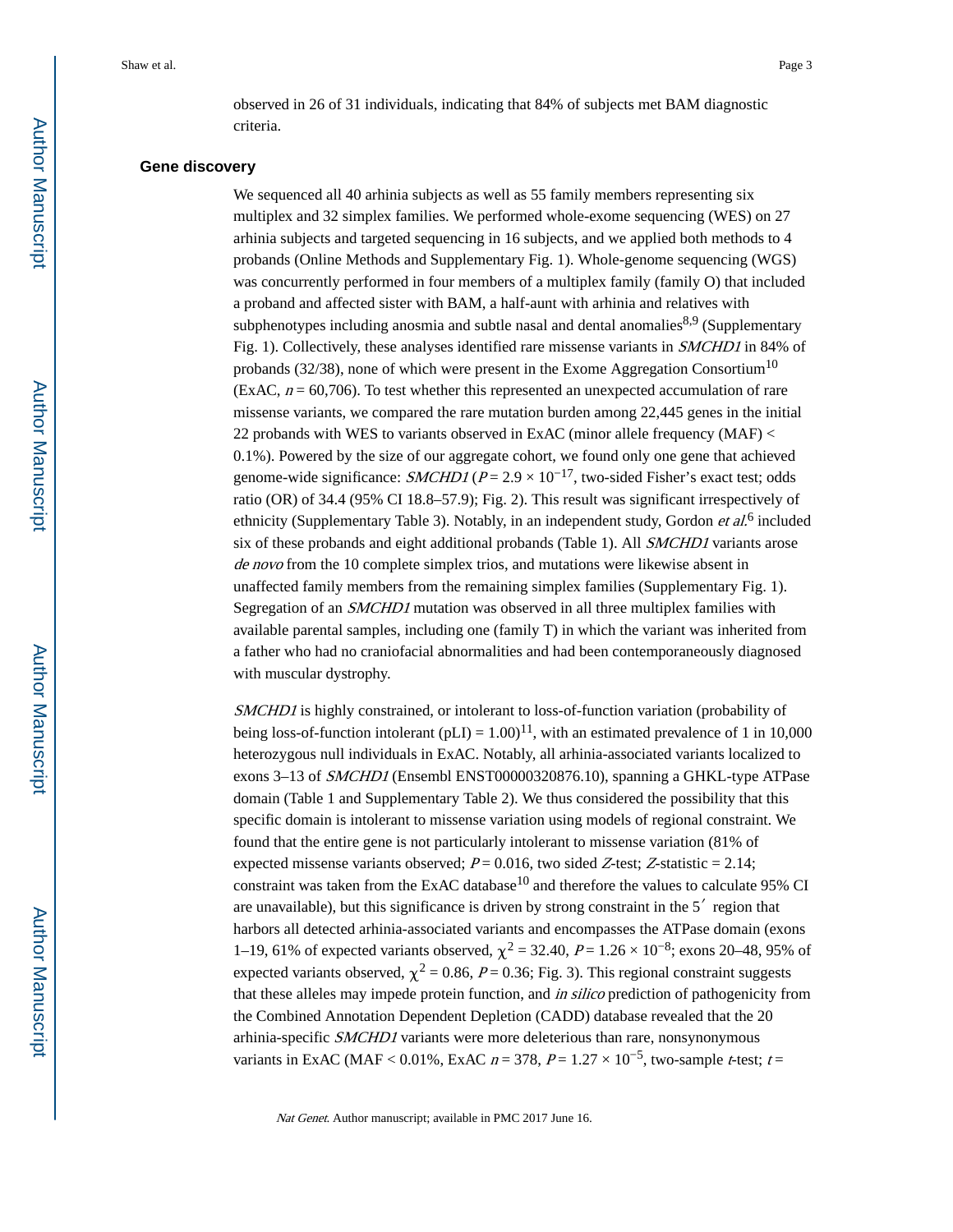4.42; Supplementary Fig. 2). However, 19 missense variants in ExAC in exons 3–13 have CADD scores exceeding the median arhinia score (17.03), consistent with the observation in arhinia families that SMCHD1 variants segregated with subtle dysmorphism, no dysmorphic features and muscular dystrophy. These data support our speculation that deleterious SMCHD1 variants are not fully penetrant, and such variants alone may not be sufficient to cause arhinia.

#### **Mutational overlap between arhinia and FSHD2**

SMCHD1 is an epigenetic regulator of autosomal and X-linked genes<sup>12–15</sup>. The discovery of an association between SMCHD1 and craniofacial development was unexpected, given that mutations in the gene are associated with FSHD2, a rare, *trans*-acting oligogenic form of muscular dystrophy. In FSHD2, loss of SMCHD1 repressive activity, in combination with a permissive D4Z4 haplotype at 4q35, allows for the ectopic expression of the transcript encoding the DUX4 protein, which is cytotoxic to skeletal muscle<sup>16</sup>. SMCHD1 mutations in FSHD2 span the entire gene and include missense and truncating variants, whereas all arhinia-associated missense variants clustered tightly around the ATPase domain (Fig. 3), which is thought to control the release of DNA bound by SMCHD1 (ref 17). However, the mutational distribution was not fully distinct between these disorders; several previously reported FSHD2-specific missense variants were localized to exons 3–13, and one causal variant in FSHD2 (p.Gly137Glu) was also detected in an arhinia proband (subject  $AG1$ )<sup>18</sup>. Neither the FSHD2 nor the arhinia subject had features of both disorders, indicating that these phenotypes either arise by divergent mechanisms or are influenced by additional loci.

#### **Methylation profiles in arhinia and FSHD2**

Haploinsufficiency and dominant-negative loss-of-function models have been invoked for SMCHD1 mutations associated with FSHD2 (ref. 18). In both models, loss of SMCHD1 repressive activity manifests as a decrease in DNA methylation at SMCHD1 binding sites<sup>16,19–21</sup>. Although SMCHD1 interacts with numerous genetic loci, only the 4q35 D4Z4 macrosatellite array, which contains  $DUX4$ , and the highly homologous 10q26 D4Z4 array are associated with FSHD2, and hypomethylation of these two loci is assessed during diagnostic evaluation<sup>22,23</sup>. To explore mechanistic overlap between arhinia and FSHD2, we quantified 4q35 D4Z4 methylation in 23 arhinia subjects (19 with SMCHD1 missense variants) and 22 family members using a bisulfite sequencing (BSS) assay specific for the FSHD2-affected D4Z4 arrays on 4q35 and 10q26 (ref. 23). Of these family members, four harbored *SMCHD1* missense variants, including two individuals with anosmia, one with a hypoplastic nose and one with muscular dystrophy (Fig. 4 and Supplementary Table 4). We observed that 74% of arhinia subjects (and two of the four family members) with an SMCHD1 variant had D4Z4 hypomethylation characteristic of FSHD2, whereas all four arhinia subjects and 16 of the 18 family members without a missense SMCHD1 variant had normal methylation patterns. These data confirm that arhinia-specific mutations in SMCHD1 produce the same methylation patterning at D4Z4 as seen in FSHD2, demonstrating that two completely distinct phenotypes can arise from deleterious changes in the same gene and indeed the same alleles. We thus turned to animal models to probe the in vivo functional impact of SMCHD1 variants.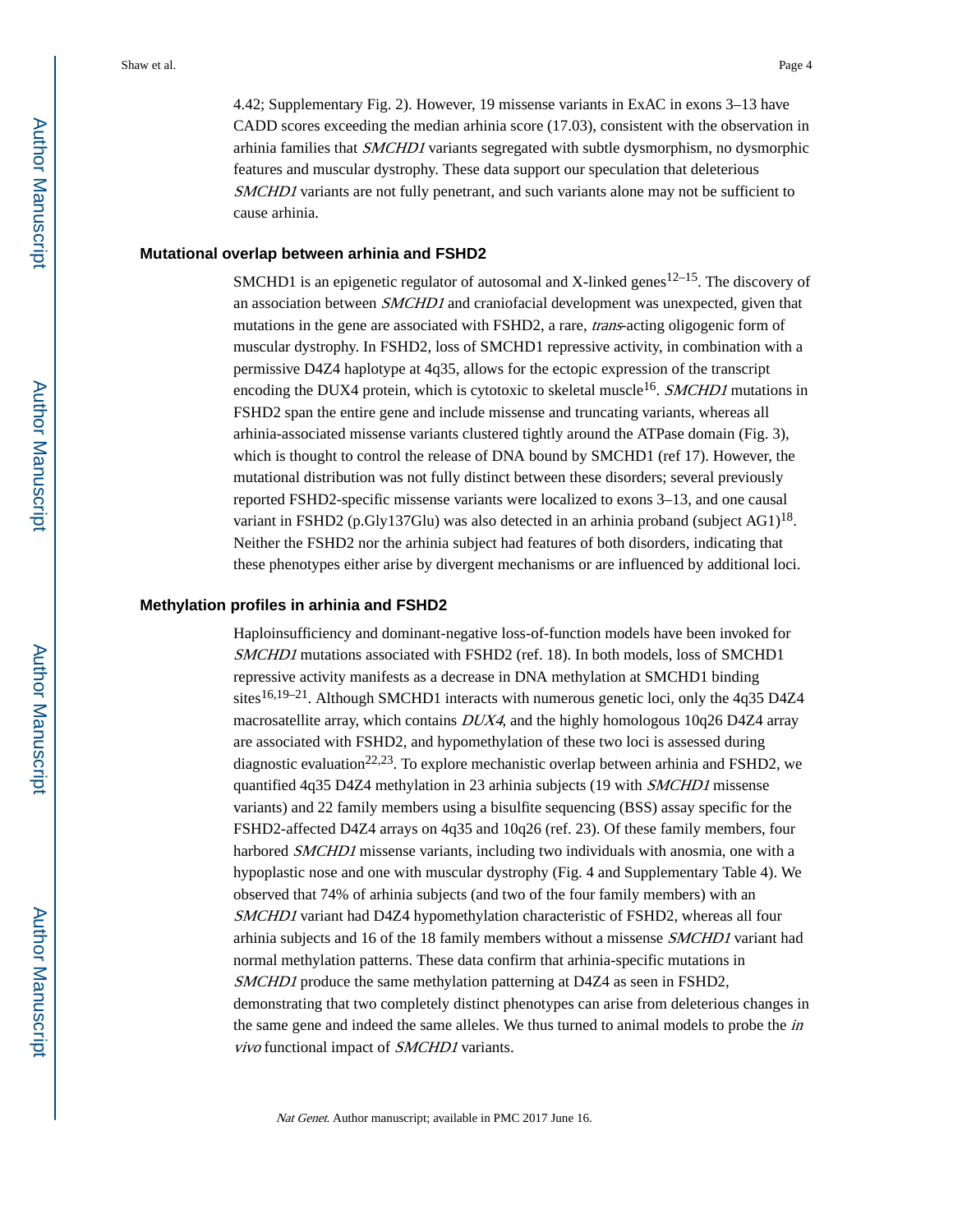## **In vivo modeling of SMCHD1**

We evaluated the functional consequences of *SMCHD1* variation using zebrafish larvae. The zebrafish genome encodes one SMCHD1 ortholog (49% identical, 67% similar to human) with a highly conserved ATPase domain (Supplementary Fig. 3). Of relevance to BAM, eye development is highly conserved between species, making the zebrafish a robust model to study microphthalmia-associated candidate genes<sup>24–26</sup>. Further, *D. rerio* possesses two GnRH paralogs that exist in humans<sup>27</sup>, and GnRH neuronal ontogeny is largely conserved between humans and teleosts $28-30$ . Cognizant that there is no credible zebrafish structure homologous to the human nose, we evaluated facial cartilage patterning in zebrafish as a potential surrogate phenotype in studies of *smchd1* ablation or ectopic expression.

We designed and validated two morpholino antisense oligonucleotides targeting splice donor sites of two *smchd1* exons encoding the ATPase domain (e3i3 and e5i5, targeting exons 3 and 5, respectively; Supplementary Fig. 3). The e3i3 or e5i5 smchd1 morpholinos were injected (at 3, 6 or 9 ng per embryo) into −1.4col1a1:egfp embryo batches at the one-to-twocell stage, and larvae were phenotyped quantitatively for aberrant cartilage patterning, ocular development and reproductive axis integrity 1.5–3 d after fertilization (dpf) (Fig. 5). All morphants demonstrated dose-dependent narrowing of the ethmoid plate (Fig. 5a,b, Supplementary Fig. 4a and Supplementary Table 5), a dose-dependent increase in ceratohyal arch angle, delayed (or absent) development of ceratobranchial arches (Fig. 5a and Supplementary Fig. 4b,c) and microphthalmia (tested at the 9-ng dose) (Fig. 5c,d and Supplementary Table 5). Moreover, ventral imaging of wholemount embryos immunostained with a pan-GnRH antibody revealed a prominent phenotype: morphant olfactory bulbs and hypothalami were intact, but the average projection length of the terminal nerve, where GnRH3 neurons reside, was reduced by 45% compared with controls ( $P = 1.35 \times 10^{-13}$ , Student's t-test, reduced by 45%, (95% CI: 39.83–50.17)) (Fig. 5e,f and Supplementary Table 5). The cartilage, eye and GnRH phenotypes were highly specific; each defect was reproduced with both morpholinos tested and rescuable with full-length human wild-type (hWT) SMCHD1 mRNA (Fig. 5b,d,f, Supplementary Fig. 5 and Supplementary Table 5). To confirm these findings, we used CRISPR/Cas9-mediated genome editing to generate small insertions and deletions into exon 1 of *smchd1*, achieving high mosaic fractions (Supplementary Fig. 6). These F0 mutants recapitulated the craniofacial, ocular and GnRH defects observed in the morphant models (Fig. 5, Supplementary Fig. 5 and Supplementary Table 5).

Having established quantitative *in vivo* assays of disrupted *smchd1* activity, we next tested both gain- and loss-of-function paradigms. To evaluate gain of function, we injected hWT SMCHD1 mRNA or equivalent doses of human mRNA bearing recurrent arhinia-associated variants (p.Ser135Cys, p.Leu141Phe or p.His348Arg) into zebrafish embryos; none of these overexpression assays yielded craniofacial phenotypes (Supplementary Fig. 7a–c and Supplementary Table 5). Higher doses of mutant mRNA alone and combinatorial injections of mutant and hWT mRNA likewise had little effect, suggesting that, in the context of this assay, a gain-of-function biochemical mechanism is unlikely (Supplementary Fig. 7d–f and Supplementary Table 5). Given that suppression of smchd1 resulted in three phenotypes relevant to BAM, we next performed *in vivo* complementation, focusing on our most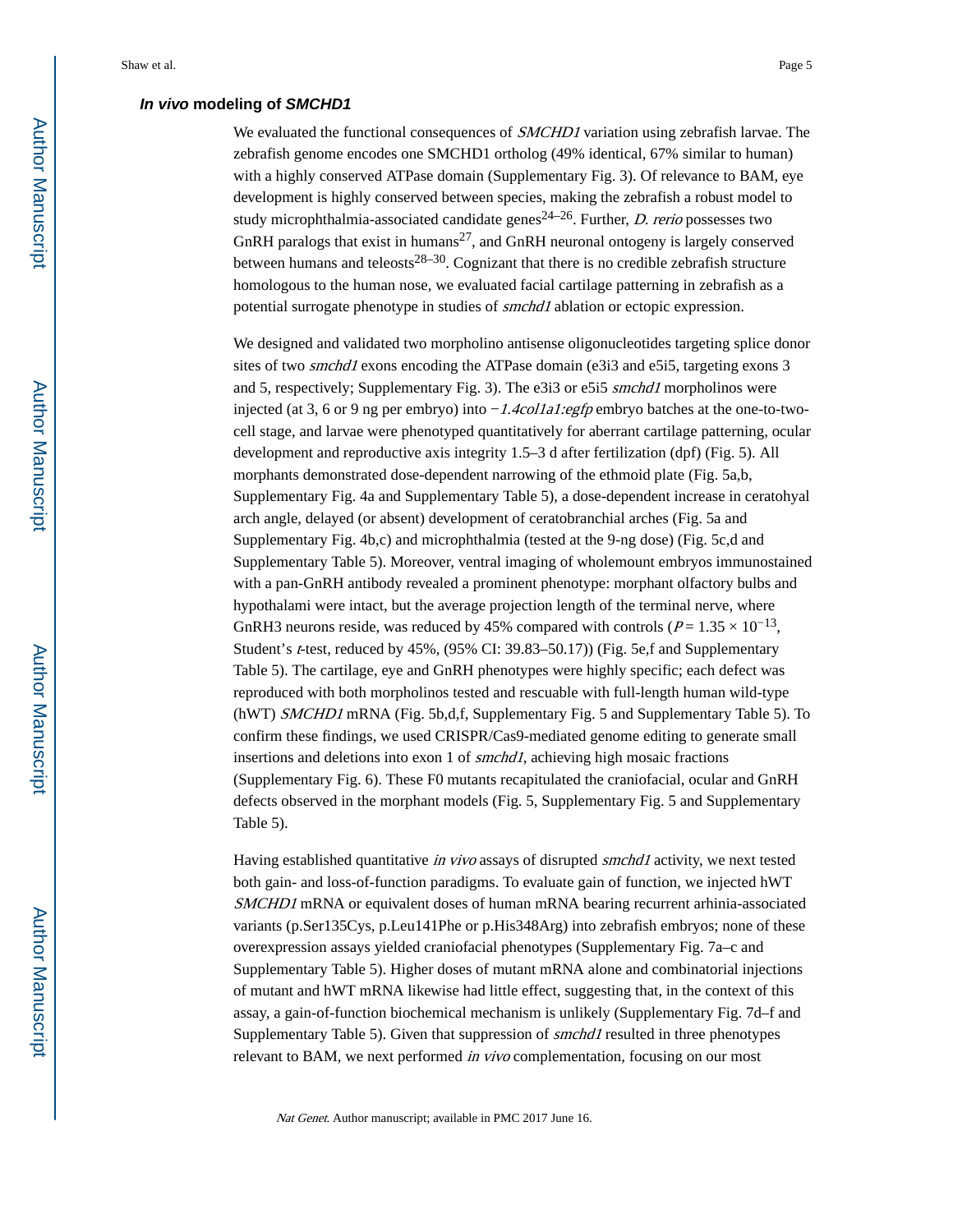sensitive assay, the GnRH-positive terminal nerve length. We co-injected the e5i5 morpholino with (i) full-length hWT *SMCHD1* mRNA, (ii) human mRNA encoding one of three recurrent arhinia-associated variants or (iii) human mRNA encoding an FSHD2 associated mis-sense variant (p.Pro690Ser)<sup>16</sup>. Full-length hWT *SMCHD1* mRNA, but none of the mutant mRNAs, rescued the terminal nerve phenotype (Fig. 5 and Supplementary Table 5). Complementation of mRNA with a common, presumably benign, variant from ExAC (p.Val708Ile; rs2270692) also rescued the phenotype, supporting assay specificity. The likely mode of action of the arhinia-associated alleles is therefore loss of function, and we found no foundational differences between the arhinia-specific mutations and FSHD2 associated alleles.

To extend these functional assays to a mammalian system, we introduced two variants, p.Leu141Phe and p.Glu136Asp, into mouse embryos using CRISPR/Cas9 editing. The 83 embryos recovered carried a range of variants including WT, homozygous knock-ins, homozygous knockouts, compound heterozygotes and complex deletions (Supplementary Table 6), but no embryos harbored heterozygous knock-in of the same allele observed in arhinia subjects. Examination of embryos at 13.5 d after conception (dpc) using optical projection tomography<sup>31</sup> revealed no morphological or growth anomalies (Supplementary Fig. 8). These results do not support a simple haploinsufficiency or a null mechanism in mammals but are consistent with previous Smchd1 knockdown studies in mice that demonstrated no craniofacial phenotype<sup>12,32</sup>. These observations support the idea that mutation of a single copy of SMCHD1 alone may be insufficient to induce pathology in mammals. DUX4, the gene product responsible for FSHD, is not conserved outside of Old World monkeys and higher primates so neither the mouse nor the zebrafish genome contains orthologous sequences. The partial phenocopy associated with loss of Smchd1 in the zebrafish would therefore appear to preclude developmental overexpression of DUX4 in the olfactory placode as a mechanism of arhinia.

## **Protein modeling**

The structure of the N-terminal region of SMCHD1, where the constrained GHKL ATPase domain resides (amino acids 111–365), is unknown. However, the crystal structure of heat shock protein 90 (Hsp90), a yeast GHKL ATPase protein, is known (PDB 2CG9), and the SMCHD1 and Hsp90 ATPase domains are structurally similar<sup>21</sup>. We generated a structural model of the N-terminal region of SMCHD1 with Phyre2 (ref 33) (Fig. 6a) and found that the top ranking templates were Hsp90 structures (residues 115–573; strongest homology from residues 120–260). The structural model indicates that the arhinia-specific mutations tend to cluster on the protein surface, suggesting that these residues may be part of an interaction surface. This hypothesis is supported independently by sequence-based predictions of solvent accessibility, indicating that arhinia mutations tend to be exposed on the protein surface (Fig. 6b).

## **Human expression studies and protein abundance**

To initially characterize arhinia-associated SMCHD1 variants in humans, we measured SMCHD1 protein abundance and performed RNA-seq on lymphoblastoid cell lines (LCLs). We extracted protein from 23 total subjects (Supplementary Fig. 1) from 10 families: 10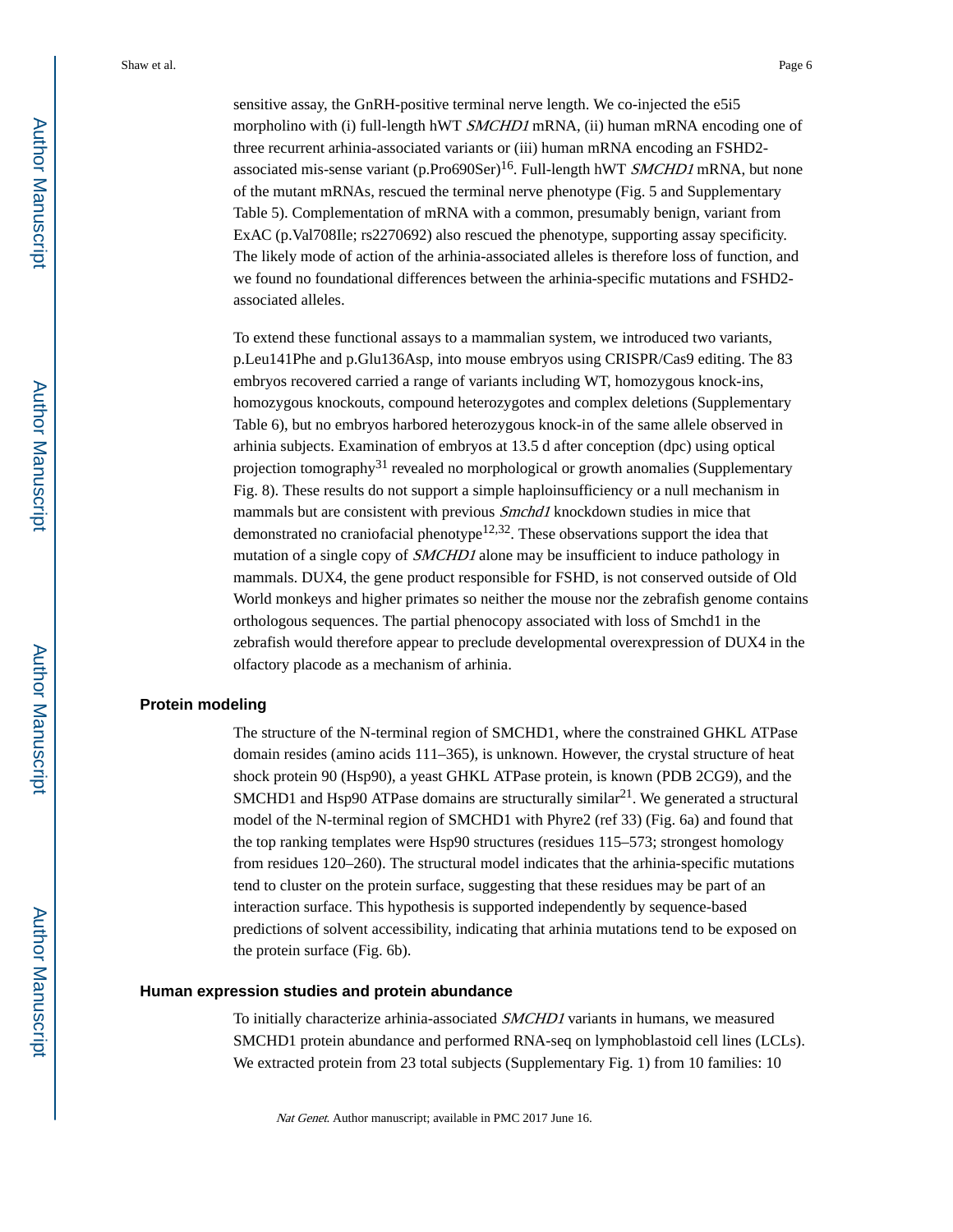subjects with arhinia harboring *SMCHD1* variants, 11 unaffected family members without SMCHD1 mutations and 2 family members with a mutation in SMCHD1 and anosmia or a hypoplastic nose (AH3 and AH5, respectively). SMCHD1 expression was generally similar in LCLs from all subjects, as assessed by immunoblot analysis using two different anti-Smchd1 antibodies (Bethyl A302–872A-M and Abcam ab122555; Supplementary Fig. 9). We performed RNA-seq on a subset of 10 cases and 10 controls (unaffected family members) from the protein analysis. After confirming all mutations in the expressed transcripts, we found that arhinia subjects showed a slight but not significant decrease in *SMCHD1* mRNA expression compared to controls (fold-change =  $0.94$ ,  $P = 0.49$ , permutated  $t$ -test) with no average difference in allelic expression of the missense variant compared to the reference allele ( $P = 0.50$ , paired t-test with  $t = 0.71$ ,  $P = 0.5$  (95% CI: -6.77–12.97)) (Supplementary Table 7). These results indicate normal message stability in arhinia subjects, at least in the available LCLs.

We next evaluated global patterns of differential gene expression between arhinia subjects and familial controls and, given the limited power of the data set for this rare condition, integrated these data with orthogonal ChIP and RNA-seq data from *Smchd1*-null mouse neural stem cells  $(NSCs)^{13}$  to identify differentially expressed genes and repeat families with comparable alterations in both data sets (Supplementary Figs. 10 and 11, and Supplementary Table 8). These data revealed an enrichment of differential expression among downregulated (but not upregulated) genes in humans compared to mouse at nominal thresholds (downregulated gene enrichment  $P = 0.015$ , one-tailed Fisher's exact test; OR = 2.49; Supplementary Table 9). From these analyses emerged a high-confidence set of nine downregulated genes that were differentially expressed in both data sets. Pathway and geneset analyses of these genes revealed that, across all 6,067 human phenotypes evaluated in ToppGene enrichment<sup>34</sup>, only one phenotype, 'depressed nasal tip', achieved statistical significance ( $P = 6.9 \times 10^{-6}$ ; Supplementary Table 10). These results were driven by four genes: DOK7, TGIF1, KDM6A and ICK. Biallelic mutations in DOK7 cause fetal akinesia deformation sequence (FADS; MIM208150), which may include depressed nasal bridge<sup>35</sup>, though FADS is a deformation, whereas arhinia is a malformation. Heterozygous loss-offunction mutations in TGIF1 cause holoprosencephaly-4 (MIM142946), which may include arhinia, microphthalmia and cleft palate<sup>36</sup>. Mutations in  $KDM6A$ , which encodes a histone demethylase and methyltransferase, cause Kabuki syndrome type 2 (refs. 37,38) (MIM300867), and mutations in  $ICK$ , which encodes a protein kinase, cause endocrinecerebroosteodysplasia39 (ECO; MIM612651). Patients with Kabuki and ECO syndromes display characteristic facies that can include a wide or depressed nasal bridge and cleft palate. These data suggest that mutations in SMCHD1 result in regulatory changes of genes implicated in craniofacial development, and these four genes are therefore rational mechanistic candidates for modifiers of the arhinia phenotype in the presence of SMCHD1 mutations.

#### **Predicting comorbid FSHD2**

This study identified variants in the 5<sup>'</sup> constrained region of SMCHD1 that were associated with both FSHD2 (ref 18) and arhinia. This overlap included one identical variant (p.Gly137Glu), and tested hypomethylation signatures were largely indistinguishable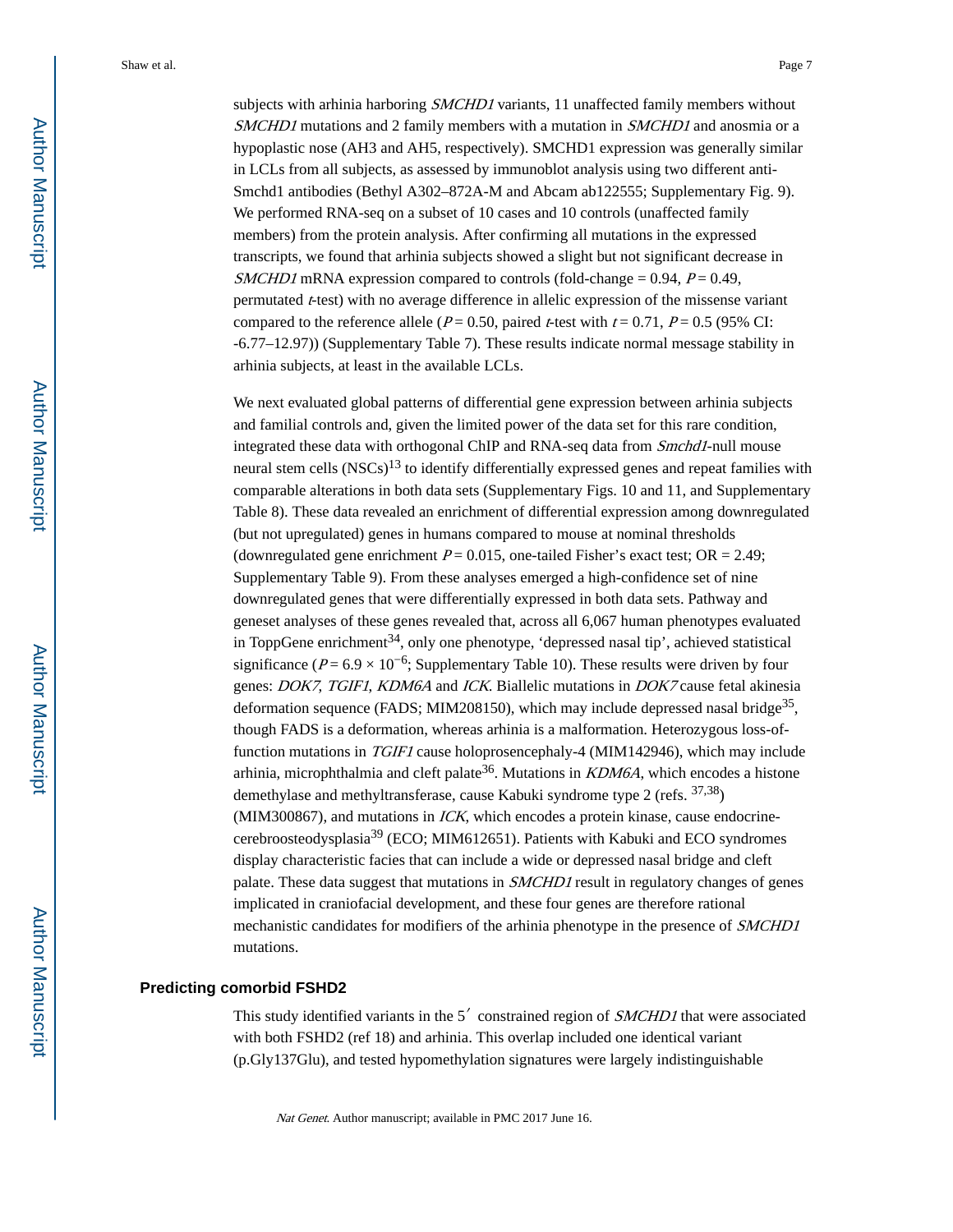between arhinia and FSHD2 probands. To our knowledge, arhinia and FSHD2 have never been reported in the same individual. However, only a small subset of subjects with arhinia, an already rare condition, would be expected to harbor the requisite oligogenic architecture for FSHD2 at the D4Z4 locus, and those that do meet criteria may be too young to be symptomatic or may go undiagnosed because facial weakness might be overlooked in a patient who has undergone reconstructive craniofacial surgery. We addressed this question in subjects with available material in our cohort and identified two arhinia probands (A1 and E1) with SMCHD1 mutations who met all four clinical criteria for susceptibility to FSHD2: (i) an SMCHD1 pathogenic variant (p.Asn139His and p.Leu141Phe), (ii) D4Z4 hypomethylation (bisulfite sequencing <25%), (iii) a permissive haplotype and (iv) an 11- to 28-D4Z4 repeat unit at the 4q array<sup>16,22,40,41</sup> (Supplementary Table 4). Phenotypic evaluation of A1 and E1 suggested that at least one subject had symptoms of FSHD2, suggesting yet another variant (p.Asn139His) shared by the disorders and implicating a common mechanism between disorders for these identical alleles. Five other arhinia subjects may be at risk for FSHD2 (on the basis of hypomethylation data), but material was not available for confirmatory clinical testing. Overall, these results suggest that at least two alterations (p.Gly137Glu and p.Asn139His), in the presence of a specific genetic background, can manifest as extremely divergent phenotypes.

## **DISCUSSION**

We present genetic, genomic and functional evidence implicating *SMCHD1* as the predominant driver of arhinia in humans. Overall, 84% of subjects harbored a missense mutation in a constrained region encompassing the ATPase domain of *SMCHD1*. Through a large collaborative effort, we were able to combine data from 24% of subjects reported in the literature with data from 21 new subjects, facilitating a uniform evaluation of the clinical phenotype associated with this condition and revealing that most subjects with arhinia who could be assessed presented with the BAM triad. These analyses represent the first evidence of a genetic cause for this rare craniofacial malformation and its associated reproductive phenotype, suggesting a novel and complex role for SMCHD1 in cranial NCC migration and/or craniofacial placode development.

These observations raise broader questions about the molecular mechanisms by which mutations in the same gene can produce distinct phenotypes. For *SMCHD1*, these include arhinia, BAM and FSHD2. Truncation variants are common in FSHD2, but missense variants have also been reported, whereas all arhinia-associated variants were missense alleles. This suggests that the mutant SMCHD1 protein must be synthesized in arhinia and that these mutations probably interfere with one or more critical protein functions. We found largely identical hypomethylation patterns at the 4q35 D4Z4 locus in arhinia and FSHD2 probands, indicating that neither a loss nor a gain of this particular function of SMCHD1 alone (gene silencing by methylation) explains the difference in phenotype. We also investigated the possibility that arhinia-associated SMCHD1 mutations inflict genome-wide de-repression of repeat silencing but found no significant differences (Supplementary Fig. 10). Additional factors must therefore be involved in producing these distinct phenotypes, such as interactions with variants at other loci or disruption of SMCHD1 protein interactions that are critical to its epigenetic functions. Indeed, we found that the arhinia-specific variants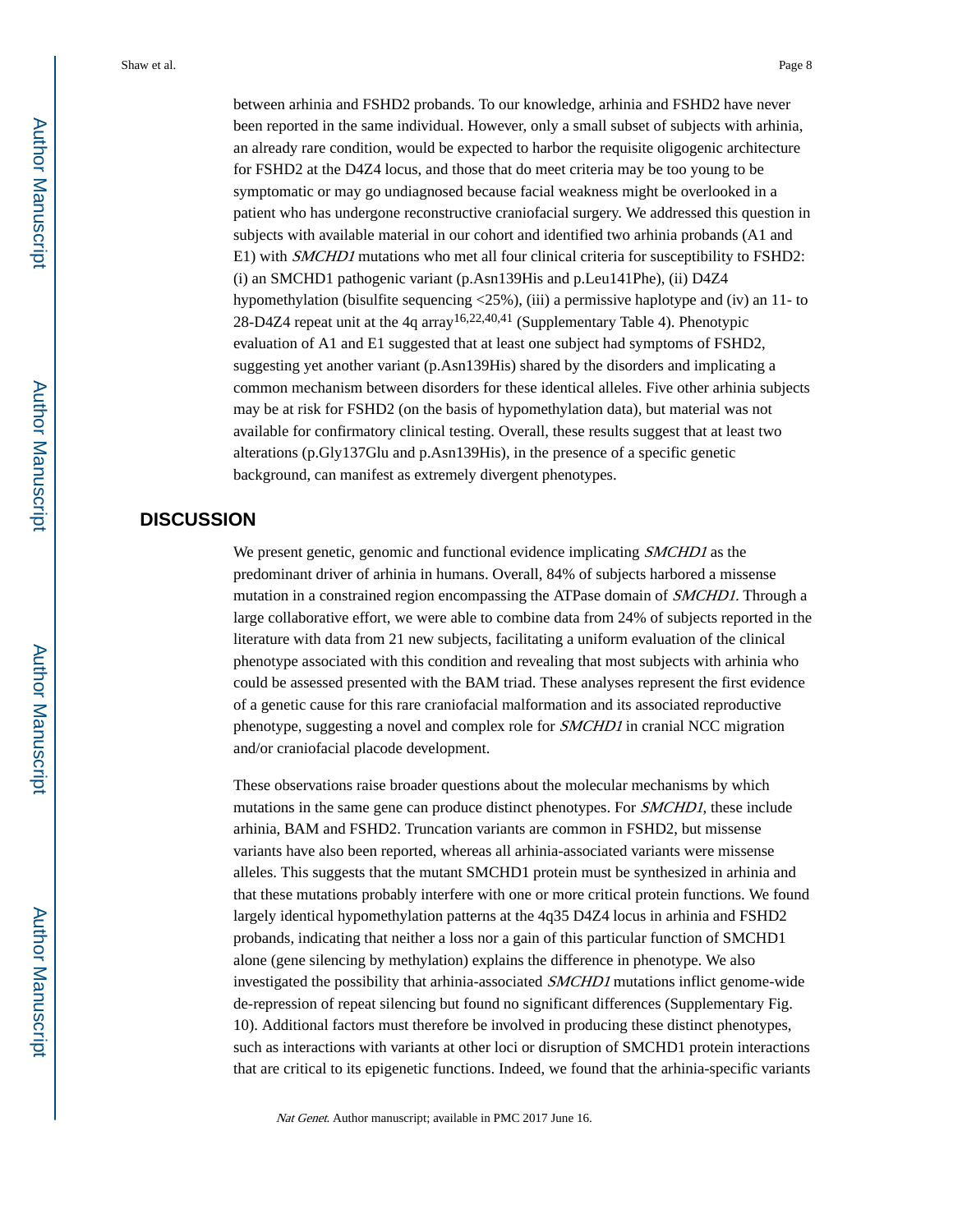tend to cluster on the surface of the protein, potentially disrupting ATP or DNA binding and/or interfering with assembly of the SMCHD1 homodimer<sup>21</sup>. Correspondingly, results in peripheral tissue of arhinia probands and controls precluded models of simple haploinsufficiency or overexpression resulting from these mutations, further suggesting that the bioactivity of the protein, rather than the total amount of protein, is the critical defect in humans.

Distinct findings in two model systems reinforce the complexity suggested by our data in humans. In the zebrafish model, loss of function was sufficient to drive specific phenotypes that were rescued with full-length hWT *SMCHD1* mRNA but not with mRNA containing arhinia or FSHD2 variants, and overexpression conferred no discernible phenotype. In mouse, complete loss of function of *Smchd1* (homozygous exon 23 nonsense mutation) produces hypomethylation, which causes female-specific embryonic lethality<sup>12</sup>. Heterozygosity for this nonsense mutation likewise produces no phenotype in mice, nor did CRISPR/Cas9-mediated induction of homozygous or compound heterozygous deletions in the current study. Unfortunately, we were unable to replicate the heterozygous missense genotypes characteristic of human arhinia in the mouse (Supplementary Fig. 8). The fact that loss of Smchd1 produced distinctive phenotypes in zebrafish but not in mouse supports the importance of genetic background and functional interactions of the mutant protein in the pathogenesis of human arhinia.

The complex oligogenic architecture of FSHD2 suggests that only a small fraction of individuals with arhinia, an exceedingly rare condition on its own, will be at risk for FSHD2. Our analyses identified seven subjects potentially at risk for FSHD2, and at least one appears to be symptomatic. Notably, one-quarter of individuals who meet genetic criteria for FSHD2 are clinically asymptomatic, indicating that some of the factors that mediate FSHD2 are unknown<sup>42</sup>. The absence of arhinia in patients with FSHD2 who harbor  $SMCHD1$  mutations within the constrained ATPase domain argues that loss of SMCHD1 activity alone is insufficient to produce a craniofacial phenotype, comparably to mutations in DNMT3B in FSHD2 patients<sup>43,44</sup>. Indeed, the expressivity of this phenotype is clearly complex, as we observed family members harboring SMCHD1 mutations with only mild dysmorphism or anosmia and at least one individual without dysmorphic features. Given the epigenetic function of SMCHD1, it is plausible that one or more interacting loci influence susceptibility to arhinia. Variants at these secondary loci need not be ultra-rare: TAR syndrome (MIM274000)<sup>45</sup> and SMAD6-associated craniosynostosis<sup>46</sup> are two examples of severe developmental disorders caused by the combination of a rare, deleterious, frequently de novo mutation with a common variant. Disentangling these genetic interactions and biochemical consequences of SMCHD1 missense mutations will be a critical area of further study.

In conclusion, through an international network of collaborators we discovered that rare missense variants in an evolutionarily constrained region of *SMCHD1* are the predominant cause of isolated arhinia and BAM. Using multigenerational families, we found that phenotypes associated with these mutations can be subtle or even absent in family members. The distributions of these variants and their molecular mechanisms are not fully distinct from those in FSHD2, and the molecular pathways leading from SMCHD1 dysfunction to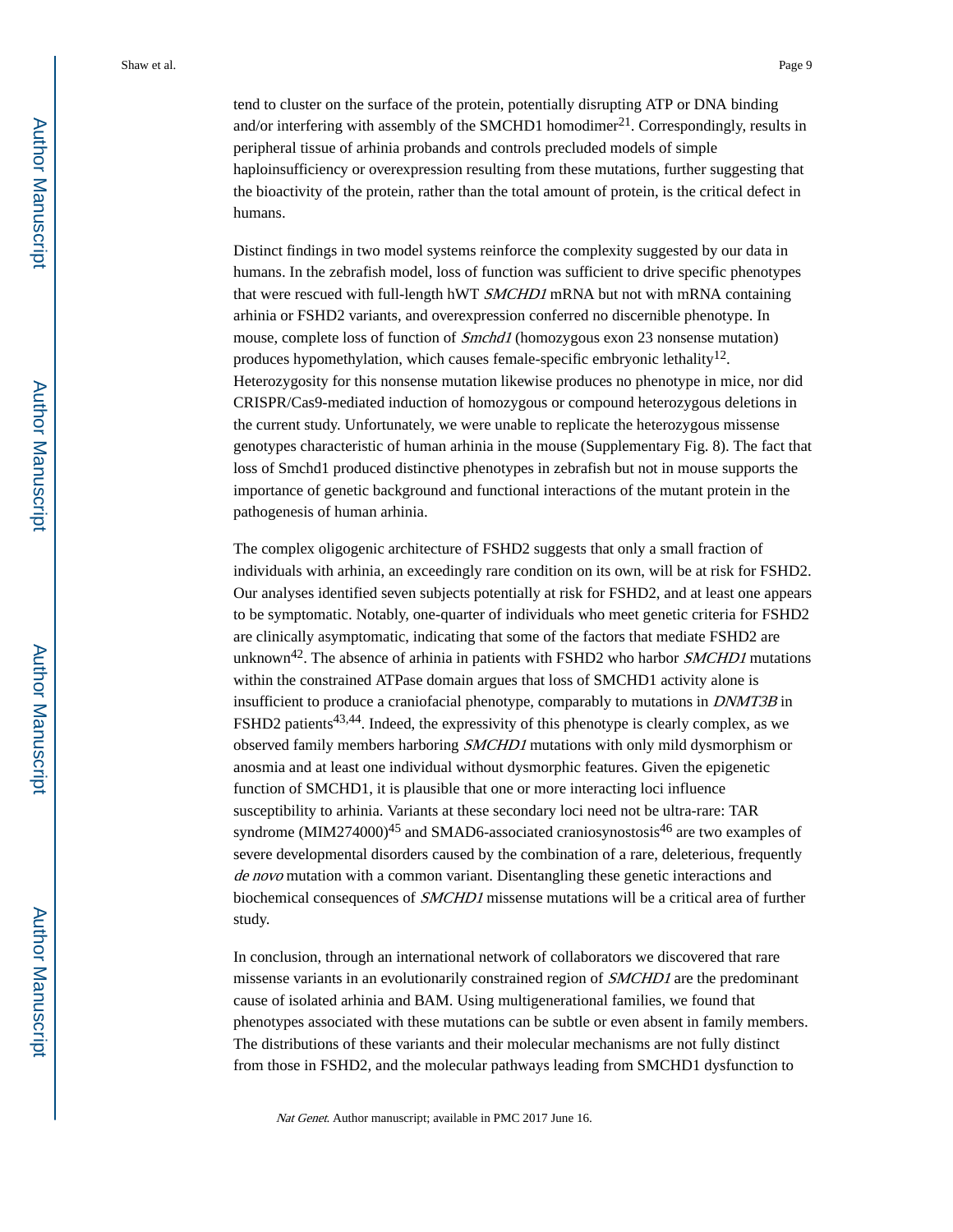either arhinia or FSHD2 remain unknown. Our findings thus emphasize yet another example in a growing list of genes in which mutations can give rise to pleiotropic phenotypes across the spectrum of human anomalies. For *SMCHD1*, these phenotypes—a rare muscle disease and a severe craniofacial and reproductive disorder—are notably diverse. Identifying the genetic modifiers influencing SMCHD1-related disease will significantly enhance understanding of the pathogenesis of the arhinia–BAM–FSHD spectra and placode biology and, more broadly, the architecture of oligogenic disorders.

#### **URLs**

cBioPortal Mutation Mapper, [http://www.cbioportal.org/mutation\\_mapper.jsp;](http://www.cbioportal.org/mutation_mapper.jsp) Ensembl, <http://www.ensembl.org/>; Leiden Open Variation Database, <http://www.lovd.nl/3.0/>; Mouse Genome Informatics, [http://www.informatics.jax.org/;](http://www.informatics.jax.org/) RefSeq, [https://](https://www.ncbi.nlm.nih.gov/refseq/) [www.ncbi.nlm.nih.gov/refseq/](https://www.ncbi.nlm.nih.gov/refseq/); ExAC,<http://exac.broadinstitute.org/>; UCSC Genome Browser, [https://genome.ucsc.edu/;](https://genome.ucsc.edu/) CHOPCHOP, [http://chopchop.cbu.uib.no/;](http://chopchop.cbu.uib.no/) OMIM, <http://www.omim.org>; Picard Tools ([http://picard.sourceforge.net\)](http://picard.sourceforge.net); BISMA ([http://](http://services.ibc.uni-stuttgart.de/BDPC/BISMA/) [services.ibc.uni-stuttgart.de/BDPC/BISMA/](http://services.ibc.uni-stuttgart.de/BDPC/BISMA/)).

## **METHODS**

Methods, including statements of data availability and any associated accession codes and references, are available in the online version of the paper.

## **ONLINE METHODS**

#### **Research subject enrollment**

We collected existing DNA or blood samples from 40 subjects with arhinia (23 male, 17 female). Whenever possible, DNA was also collected from family members. Phenotypic information was obtained via questionnaires completed by patients, parents or referring physicians and confirmed by review of official medical records and consultation with the referring physician. Reproductive axis dysfunction could not be determined in pre-pubertal girls or in pre-pubertal boys without congenital microphallus or cryptorchidism. All research was approved by the Institutional Review Board of Partners Healthcare. Informed consent was obtained from all subjects, of whom a subset consented to the publication of photographs (Fig. 1).

#### **WES**

We performed WES on 26 total probands with arhinia (WES was performed after targeted sequencing did not detect an *SMCHD1* variant for four subjects) and 11 family members. The majority of participants ( $n = 28$ ) were sequenced at the Broad Institute, including 21 independent probands and 1 set of affected siblings from a consanguineous family. We also sequenced 6 unaffected family members at the Broad Institute (families A, D and E; Supplementary Fig. 1). We collected data for two families that had previous WES from the University of Zurich (Zurich, Switzerland; one trio (family V) and a mother-proband pair (family U)), as well as a trio (family T) with WES performed by GeneDx in which the affected proband also had a deceased great aunt with arhinia and coloboma. We also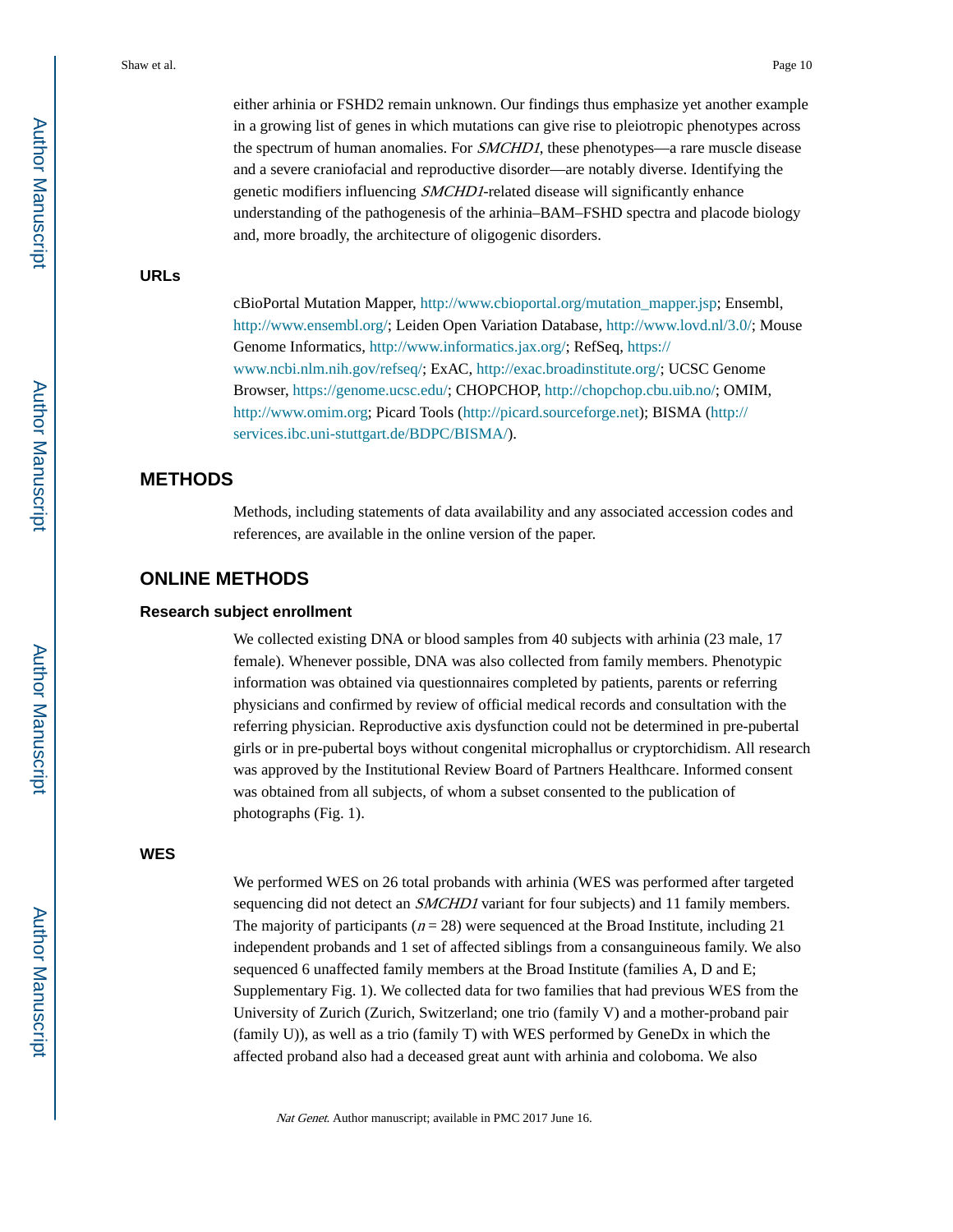received exome results for a subject (AJ1) with arhinia from the Department of Human Genetics at Nagasaki University. WES data were aligned with BWA-MEM v.0.7.10 to GRCh37 and underwent joint variant calling by  $GATK<sup>53</sup>$  following best practices<sup>54,55</sup>. Familial relationships were confirmed by KING v1.4 (ref. 56), and variants were annotated with Annovar v.2016-02-01 (ref. 57) against the RefSeq annotation of the genome<sup>58</sup>.

## **WGS**

We obtained samples from four members of multigenerational family  $O^{8,9}$  (Supplementary Fig. 1) and performed deep WGS to 30× average coverage on an Illumina X Ten platform. Family O had multiple individuals with craniofacial abnormalities beyond the proband's arhinia, including a deceased maternal half aunt with arhinia, a sister with arhinia, a mother with anosmia and subtle nasal and dental anomalies, and a maternal grandmother with mild nasal and dental anomalies. Samples from the affected sister, unaffected brother and unaffected maternal half-aunt were obtained after WGS had been completed and were screened for the p.Gln345Arg variant by targeted sequencing. Variants were aligned with BWA-MEM v.7.7 to GRCh37, and GATK was used to call single nucleotide variants (SNVs) as described above.

#### **Targeted sequencing**

SMCHD1 variants discovered by WES and WGS analyses were confirmed by Sanger sequencing (see Supplementary Table 11 for primers) in all subjects, except T1 and AJ1, for whom additional DNA was not available. Initial WES analyses identified rare mutations in SMCHD1 restricted to exons 3, 8-10, 12 and 13. We therefore performed targeted sequencing of these exons in subsequent subjects ( $n = 15$ ). Targeted screening found rare, missense SMCHD1 variants in 10/15 subjects. Of the five SMCHD1-negative subjects, sufficient DNA was available for four to perform WES, which identified *SMCHD1* variants in adjacent exons for three subjects. Of interest, targeted sequencing identified one variant (p.Leu107Pro) in individual K1 that was missed by initial WES analyses.

#### **Association analyses**

We compared the burden of rare, nonsynonymous variants detected by WES in independent arhinia probands from an initial cohort with WES data ( $n = 21$ ) from more than 60,706 controls in  $ExAC<sup>10</sup>$ . Analyses were restricted to include variants that passed the following criteria: (i) high quality (GATK Filter = PASS); (ii) rare (ExAC MAF <  $0.1\%$ ); (iii) mean depth  $10$  reads; (iv) a mapping quality  $10$ ; (v) predicted to be nonsynonymous, to alter splicing, or to cause a frameshift. As there was no gender bias among our arhinia subjects to suggest sex-linkage (42.5% female), and we could not ascertain gender from the ExAC database, analyses were restricted to autosomes. Counts between ExAC and the arhinia cohort were compared by Fisher's exact test. Results were visualized as a Manhattan and QQ plot created by the R package qqman<sup>59</sup>.

#### **Inheritance testing**

For samples with a predicted de novo variant from targeted sequencing, we confirmed familial relationships by determining repeat length of 10 STS markers (d15s205, d12s78,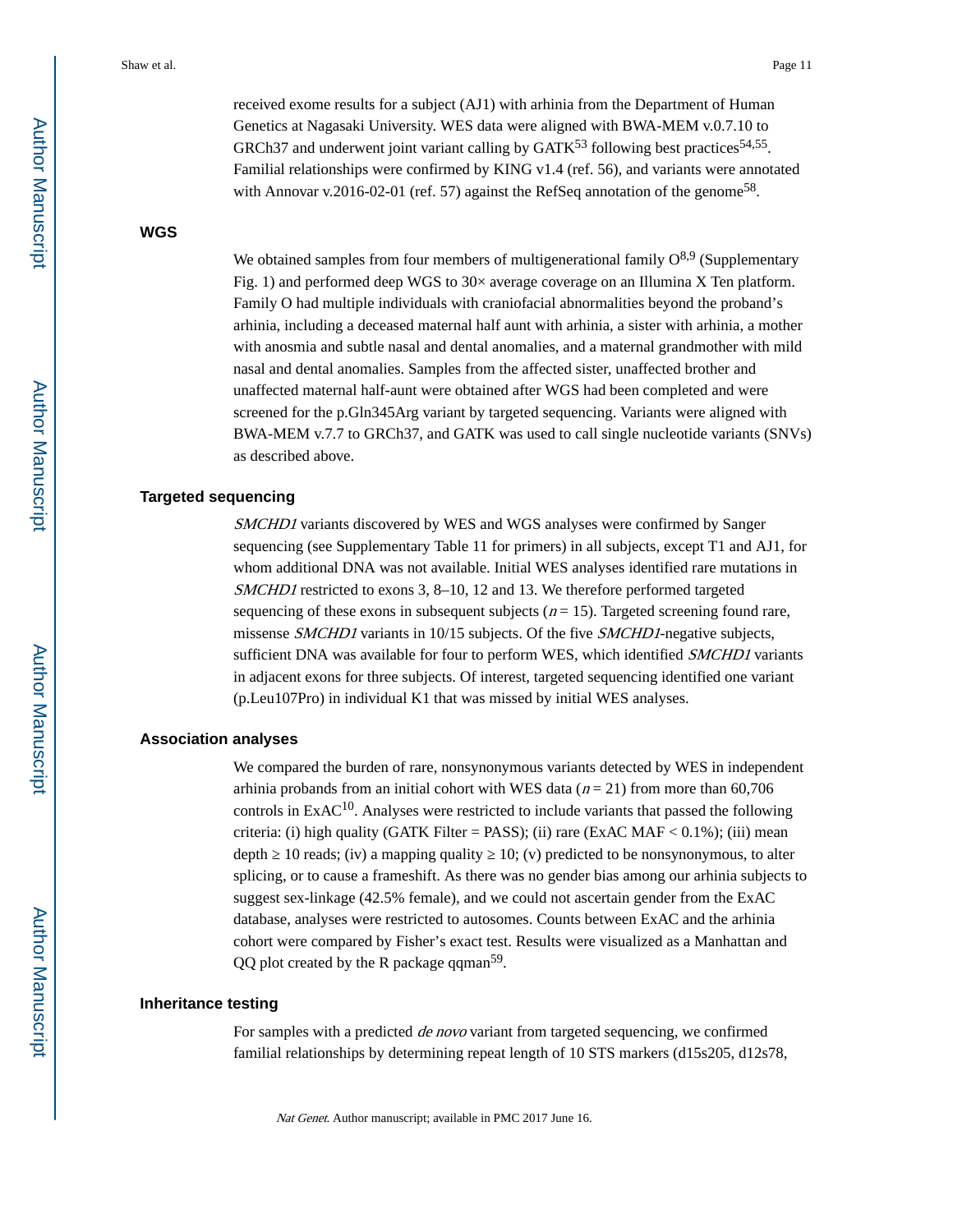d4s402, d13s170, d4s414, d22s283, d13s159, d2s337, d3s1267, d12s86). Expected parental relationships were confirmed in all families. Inheritance for proband (P1) was similarly confirmed at the University of Edinburgh with the following nine markers: cfstr1, d7s480, dxs1214, amel, nr2e3\_22, d4s2366, i1cahd, d5s629, d5s823.

## **Transcriptome sequencing (RNA-seq)**

Total RNA from ~1 million cells was extracted from EBV-transformed lymphoblastoid cell lines (LCLs) using TRIzol (Invitrogen) followed by RNeasy Mini Kit (Qiagen) column purification. We prepared 20 strand-specific RNA-seq libraries (10 cases, 10 controls; Supplementary Table 7) using the Illumina TruSeq kit and the manufacturer's instructions, as described<sup>60,61</sup>. Libraries were multiplexed, pooled and sequenced on multiple lanes of an Illumina HiSeq2500, generating an average of 46 million (46M) paired-end (PE) reads of 75 bp per sample, of which an average 44M PE reads passed vendor quality filters. Further quality control of sequence reads was assessed by fast  $QC$  (v.0.10.1). Subsequently, sequenced reads were N-trimmed and quality trimmed using cutadapt<sup>62</sup> (v.1.9.1) with options–trim-N,–quality-cutoff  $= 14$ ,–minimum length  $= 70$ , which resulted in an average of 42.2M PE reads per subject. Post-trimming sequence reads were aligned to human reference genome Ensembl GRCh37 (v.71) using GSNAP63 (19 December 2014 version) with options −N 1, −B 3,−quality-unk-mismatch = 1. Alignment quality was assessed by a custom script<sup>60</sup> using Picard Tools RNASeQC<sup>64</sup>, RSeQC<sup>65</sup> and SamTools<sup>66</sup>.

RNA-seq analyses assessed allele-specific expression for *SMCHD1* variant carriers ( $n = 10$ ) using Samtools mpileup  $(v.1.2)$  to call variants, requiring base and mapping quality  $>30$ . We tested for differences between allele-specific expression patterns across subjects with SMCHD1 mutations using paired *t*-tests. For differential expression between 10 arhinia cases and 10 unaffected familial controls, gene level counts were tabulated using BedTools's multibamcov algorithm<sup>67</sup> (v.2.17.0) on unique alignments for each library relying on Ensembl gene annotation<sup>68</sup> (GRCh37 v.71). 17,097 genes met the following filtering criteria: (i) > 7 uniquely mapped reads, (ii) gene transcript length ≥ 250 nucleotides, (iii) not classified as rRNA or tRNA. A two-sample permutation test from the perm package<sup>69</sup> (v.1.0) in  $R^{70}$  (v.3.2.2) was applied to expression values of genes (counts per million), with the following options: alternative = two.sided, method = exact.ce, control = permControl tsmethod = abs. We compared all nominally  $(P< 0.05)$  differently expressed genes with previously published ChIP-seq and RNA-seq data of the  $Smchd1$ -null mouse<sup>13</sup>. A complete list of human-to-mouse homologs was retrieved from the Mouse Genome Informatics database<sup>71</sup> as of 9 August 2016. Enrichment of genes overlapping the RNA-seq and the ChIP-seq data was assessed with Fisher's exact test. Pathway analysis of overlapping gene lists was performed using ToppFun in the ToppGene Suite<sup>34</sup>, in which genes are represented by unique Ensembl IDs.

#### **Repeat element analysis (RNA-seq)**

The GNSAP mapped reads from above were filtered for unique hits using the SAM flag NH:i:1. SAMtools (v0.1.19-44428cd) 'sort' was used to sort reads by coordinate and subsequently to remove potential PCR duplicates using 'rmdup'. The human (hg19) repeatmasker annotation was downloaded from the UCSC Genome Browser using 'Table browser'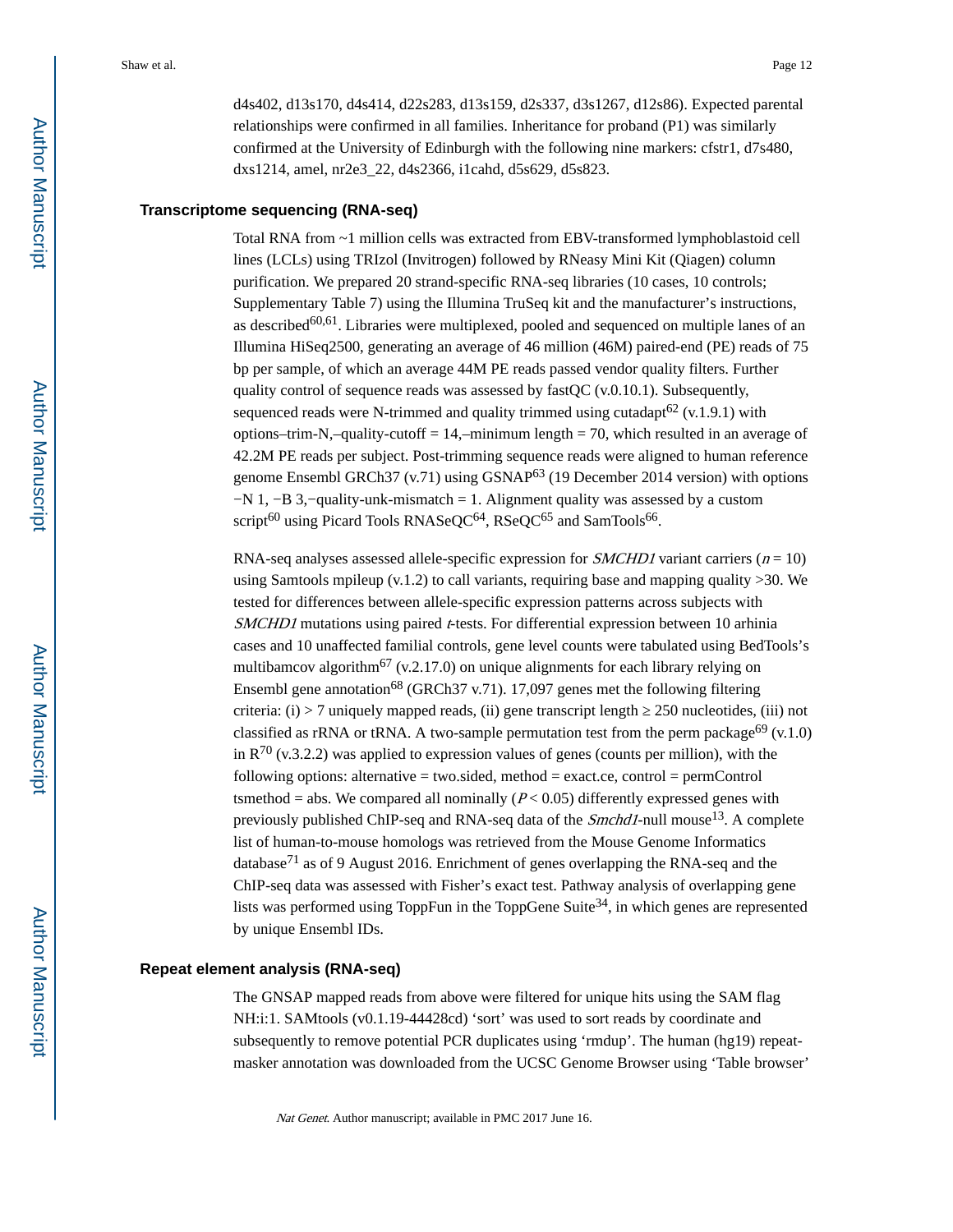and reshaped using custom R scripts (v3.1.0) to the format chr/start/stop/strand/ Repeat\_name/Repeat\_class/Repeat\_family/unique\_identifier. BEDTools (v2.23.0) interesectBED was used to inner join mapped reads against the hg19 repeatmasker modified table in Unix. Next, the R 'table' function was implemented to count the frequency of unique ID repeat elements within the intersectBed outputs. Counts from controls and patients were concatenated into a master table and analyzed using the R packages edge $R^{72}$  $(v3.8.6)$  and DESeq2 (ref. 73)  $(v1.18.0)$ . Finally, beeswarm  $(v0.2.3)$  was used to plot control and patient median repeat levels across annotated LTR, L1, L2, Satellite and SINE repeats using Student's *t*-test to test for significant differences between groups.

## **Immunoblotting**

Protein was harvested from 1M LCLs in 23 total subjects: 10 subjects with arhinia and harboring *SMCHD1* mutations, 11 unaffected family members without *SMCHD1* mutations and two family members with a mutation in *SMCHD1* and anosmia or a hypoplastic nose (AH3 and AH5, respectively; Supplementary Fig. 9). Protein extraction was performed with the following procedure. Cells were washed in  $1\times$  PBS and lysed in 300 µl ice-cold  $1\times$  RIPA buffer (bioWorld) supplemented with 5 mM PMSF. After 30 min incubation on ice, cell lysates were cleared by centrifugation ( $15 \times g$ ,  $15 \text{ min}$ ,  $4 \text{ }^{\circ}$ C) and soluble protein concentration was assayed with a Pierce BCA protein assay kit. Extracted proteins (15–30 μl/sample) were next separated by 8% SDS-PAGE (Bio-Rad MiniProtean 3 Cell, 2 h 15 mA) and transferred onto a polyvinylidene fluoride (PVDF) membrane (Bio-Rad) using liquid transfer system (Bio-Rad Ready Gel Cell) at 4 °C, 10 V for 16 h. Immunoblotting was performed using two sets of antibodies to SMCHD1: Bethyl Laboratories A302-872A-M (anti-SMCHD1, C terminus) and Abcam ab122555 (anti-SMCHD1, N terminus). We used two loading control antibodies: Abcam ab6046 (β-tubulin loading control) and Abcam ab8227 (β-actin loading control). Antibody dilutions were used as recommended by manufacturer. Primary antibodies were diluted in TBS and Tween 20 (TBST) buffer and 1% BSA, secondary HRP-conjugated antibody (1:20,000 dilution) in TBST without BSA. The membrane was cut alongside 75 kDa marker (Bio-Rad Precision Plus Protein standards), and the upper part was used for SMCHD1 (molecular weight  $(MW) = 250$  kDa), and the lower part for β-tubulin (MW = 50 kDa) and β-actin (MW = 42 kDa) controls. Blotting with primary antibody was carried out overnight at 4 °C on a rocking platform, followed by three 10-min washes in TBST at room temperature. Blotting with secondary antibody was carried out at room temperature for 1 h, followed by three 10-min washes in TBST. When reblotting SMCHD1 with an alternative antibody, the previously used primary antibody was stripped off with mild stripping buffer, as recommended in Abcam's stripping-for-reprobing protocol. Blots were luminesced with ECL reagent (Bio-Rad) and developed with the ChemiDoc MP system (Bio-Rad). Automated protein quantification was done using Image Lab 5.2.1 software (Bio-Rad).

## **CRISPR/Cas9 genome editing in mouse embryos**

To generate mouse embryos carrying the p.Leu141Phe disease-associated missense variant in Smchd1, a double-stranded DNA oligomer that provides a template for the guide RNA sequence was cloned into px461 (see Supplementary Table 11). The full gRNA template sequence was amplified from the resulting px461 clone using universal reverse primer and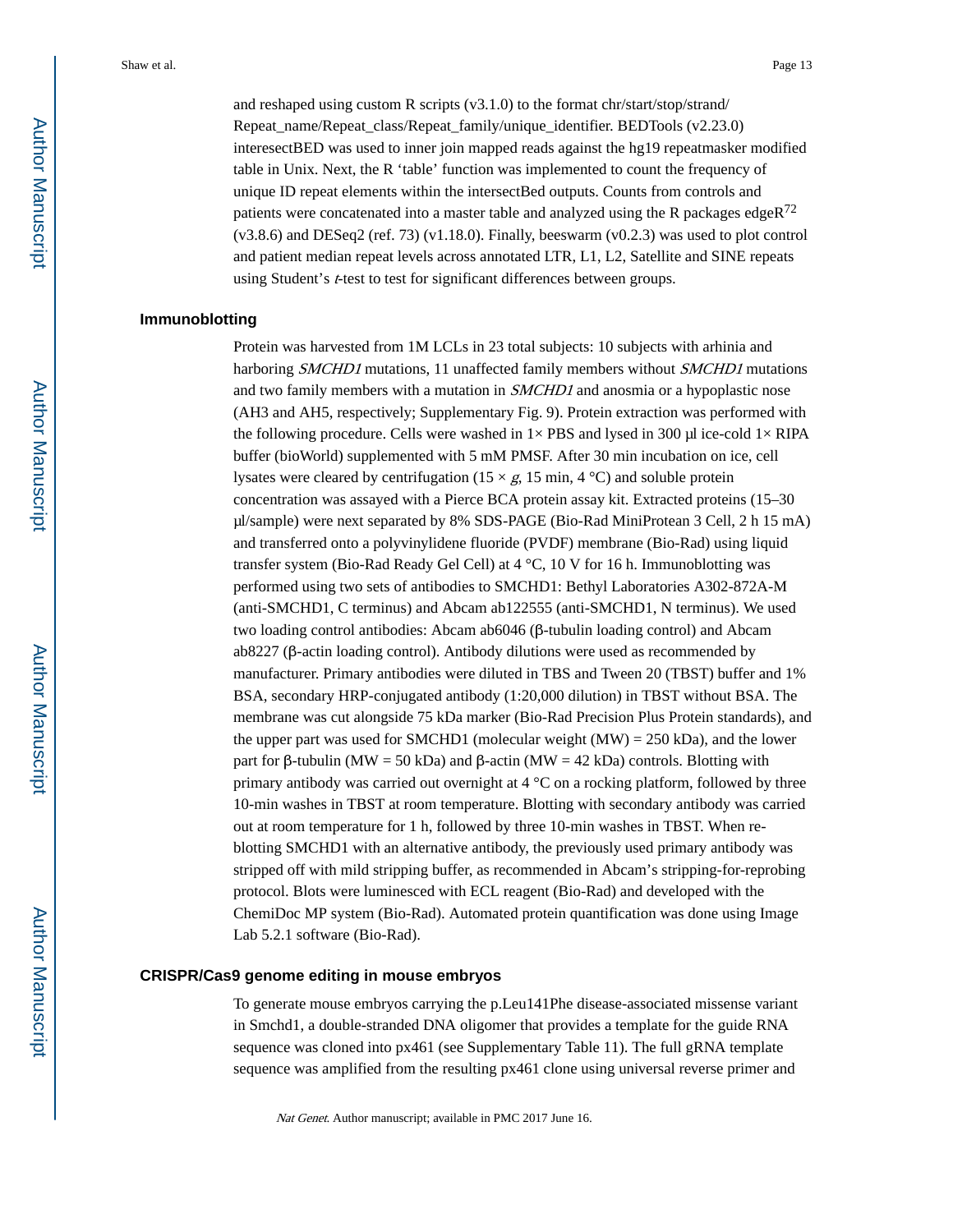T7 tagged forward primers. The guide RNA PCR template was used for in vitro RNA synthesis with T7 RNA polymerase (New England Biolabs), and the RNA template was subsequently purified using an RNeasy mini kit (Qiagen) purification columns. Cas9 mRNA was procured from Tebu Bioscience. The wild-type and mutant repair templates for Phe141/ Leu141 (chr17:71,463,705–71,463,818 GRCm38) and Glu136/Asp136 (chr17:71,463,701– 71,463,822 GRCm38) were synthesized as 114-bp ultramers bearing the desired sequence change from IDT. The injection mix contained Cas9 mRNA (50 ng/μl), guide RNA (25 ng/ μl) and repair template DNA (150 ng/μl). Injections were performed in mouse zygotes, and the embryos were later harvested for analysis at 11.5 and 13.5 dpc.

## **Optical projection tomography**

Whole mouse embryos were mounted in 1% agarose, dehydrated in methanol and then cleared overnight in BABB (1:2 benzyl alcohol:benzyl benzoate). The sample was then imaged using a Bioptonics OPT Scanner 3001 (Bioptonics) using tissue autofluorescence (excitation 425 nm, emission 475 nm) to capture the anatomy. The resulting images were reconstructed using Bioptonics proprietary software, automatically thresholded and merged to a single 3D image output using Bioptonics Viewer software.

#### **DNA methylation analysis**

The DNA methylation status of the D4Z4 region was assayed as described<sup>22</sup>. Bisulfite conversion was performed on 1 μg genomic DNA using the EpiTect Bisulfite Kit (Qiagen) per the manufacturer's instructions, and 200 ng of converted genomic DNA was used for PCR. Bisulfite sequencing (BSS) analysis of 52 CpGs in the *DUX4* promoter region of the 4q and 10q D4Z4 repeats was performed using primers BSS167F and BSS1036R followed by nested PCR with BSS475F and BSS1036R using 10% of the first PCR product (primer sequences are listed in Supplementary Table 11). PCR products were cloned into the pGEM-T Easy vector (Promega), sequenced, and analyzed using web-based analysis software BISMA (<http://biochem.jacobs-university.de/BDPC/BISMA/>)<sup>74</sup> with the default parameters. Standard genomic PCR was performed on nonconverted DNA to identify the 4qA, 4qA-L and 4qB chromosome75. Specific 4q and 10q haplotypes were identified and assigned as previously described<sup>76,77</sup>. The presence of the  $DUX4$  polyadenylation site was determined by BS-PCR as previously described  $42$ .

## **Determination of 4q35 and 10q26 D4Z4 array sizes**

Peripheral blood leukocytes or cultured lymphoblasts were embedded in agarose plugs and digested with three different restriction enzymes (EcoRI, EcoRI/BlnI and XapI). Restriction fragments were separated by pulsed-field gel electrophoresis (PFGE) and visualized by Southern blot with a p13E-11 probe. For some subjects, the Southern blot were rehybridized with a D4Z4 probe<sup>78</sup>.

#### **Gene suppression and in vivo complementation in zebrafish embryos**

Splice-blocking morpholinos (MOs) targeting the *Danio rerio smchd1* exon 3 splice donor (e3i3) or exon 5 splice donor (e5i5) were designed and synthesized by Gene Tools LLC (Supplementary Table 11). To determine the optimal MO dose for in vivo complementation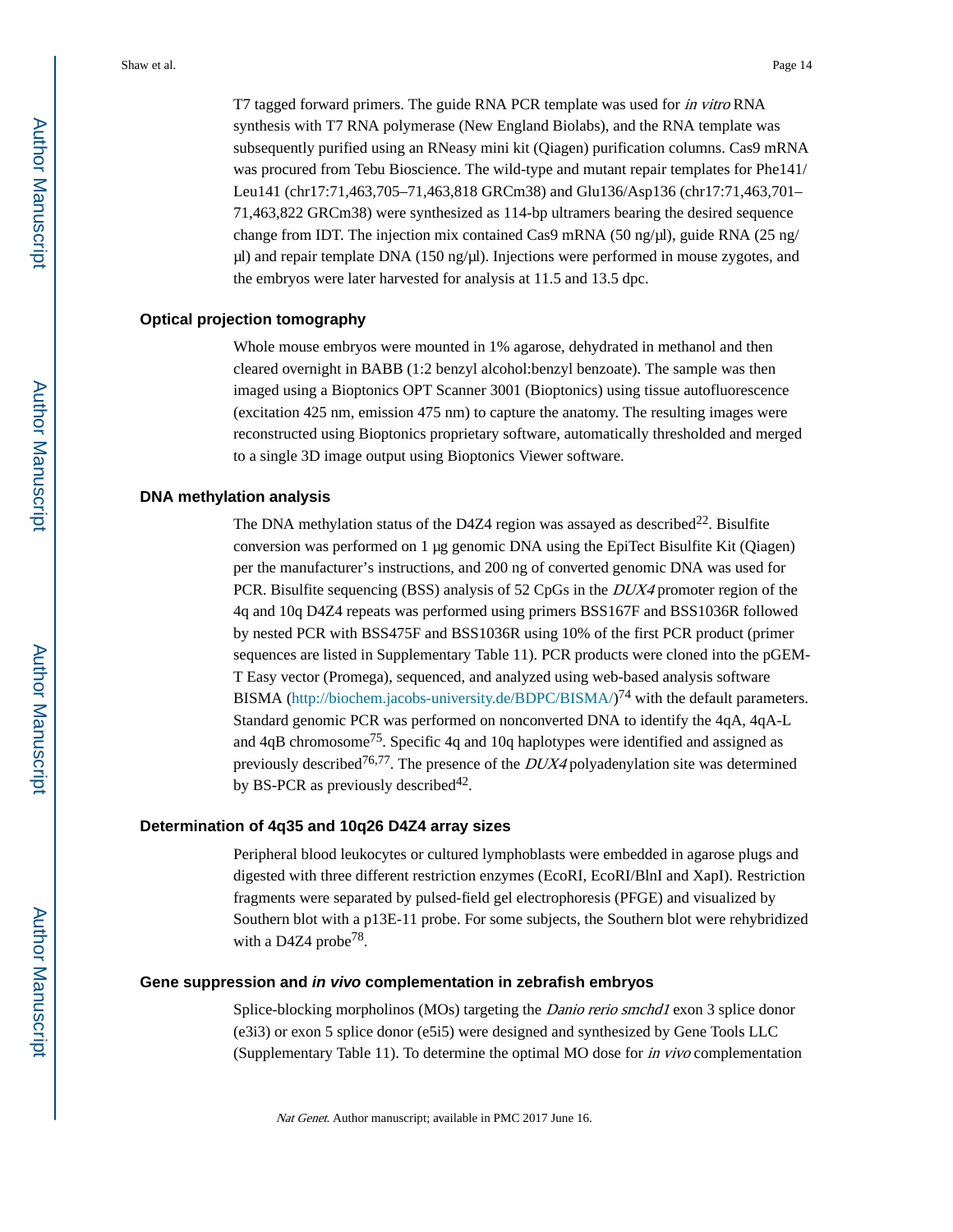studies, we injected increasing doses (3 ng, 6 ng, and 9 ng of each MO; 1 nl MO injected per embryo; 1- to 2-cell stage) into *-1.4col1a1:egfp*<sup>79</sup> embryos harvested from natural mating of heterozygous transgenic adults maintained on an AB background. To determine MO efficiency, we used TRIzol (Thermo Fisher) to extract total RNA from embryos at 1 dpf according to the manufacturer's instructions. Resulting total RNA was reverse transcribed into cDNA using the Superscript III Reverse Transcriptase kit (Thermo Fisher) and used as template in RT-PCR reactions to amplify regions flanking MO target sites. RT-PCR products were gel purified using the QIAquick gel extraction kit (Qiagen), cloned (TOPO-TA; Invitrogen), and plasmid purified from individual colonies was Sanger sequenced according to standard protocols to identify the precise alteration of endogenous transcript. For rescue experiments, a wild-type (WT) human *SMCHD1* ORF (GenBank NM\_015295) construct was obtained commercially (OriGene Technologies) and subcloned into the  $pCS2+$  vector. Point mutations were introduced into  $pCS2+$  vectors as described  $80$ , and all vectors were sequence confirmed. WT and variant SMCHD1 constructs were linearized with NotI, and mRNA was transcribed using the mMessage mMachine SP6 transcription kit (Thermo Fisher). Unless otherwise noted, 9 ng MO (either e3i3 or e5i5) was used in parallel or in combination with 25 pg SMCHD1 mRNA for in vivo complementation studies.

#### **CRISPR/Cas9 genome editing in zebrafish embryos**

We used CHOPCHOP<sup>81</sup> to identify a guide (g)RNA targeting a sequence within the *smchd1* coding regions (see Supplementary Table 11). gRNAs were in vitro transcribed using the GeneArt precision gRNA synthesis kit (Thermo Fisher) according to the manufacturer's instructions. Zebrafish embryos were obtained from −1.4col1a1: egfp embryos harvested from natural mating of heterozygous transgenic adults maintained on an AB background; 1 nl of injection cocktail containing 100 pg/nl gRNA and 200 pg/nl Cas9 protein (PNA Bio) was injected into the cell of embryos at the 1-cell stage. To determine targeting efficiency in founder (F0) mutants, we extracted genomic DNA from 2 dpf embryos and PCR amplified the region flanking the gRNA target site. PCR products were denatured, reannealed slowly and separated on a 15% TBE 1.0-mm precast polyacrylamide gel, which was then incubated in ethidium bromide and imaged on a ChemiDoc system (Bio-Rad) to visualize hetero- and homoduplexes. To estimate the percentage of mosaicism of *smchd1* F0 mutants ( $n = 5$ ), PCR products were gel purified (Qiagen), and cloned into a TOPO-TA vector (Thermo Fisher). Plasmid was prepped from individual colonies ( $n = 10-12$  colonies/embryo) and Sanger sequenced according to standard procedures.

#### **Phenotypic analyses in zebrafish**

To study craniofacial structures (cartilage or eye development), larval batches were reared at 28 °C and imaged live at 3 dpf using the Vertebrate Automated Screening Technology Bioimager (VAST; software version 1.2.2.8; Union Biometrica) mounted on an AxioScope A1 (Zeiss) microscope using an Axiocam 503 monochromatic camera and Zen Pro 2012 software (Zeiss). Fluorescence imaging of GFP-positive cells on ventrally positioned larvae was conducted as described $82$ . In parallel, we obtained lateral brightfield images of whole larvae using the VAST onboard camera. To evaluate gonadotropin-releasing hormone (GnRH) neurons, 1.5 dpf embryos were dechorionated and fixed in a solution of 4% PFA and 7% picric acid for 2 h at room temperature. Embryos were then washed with a solution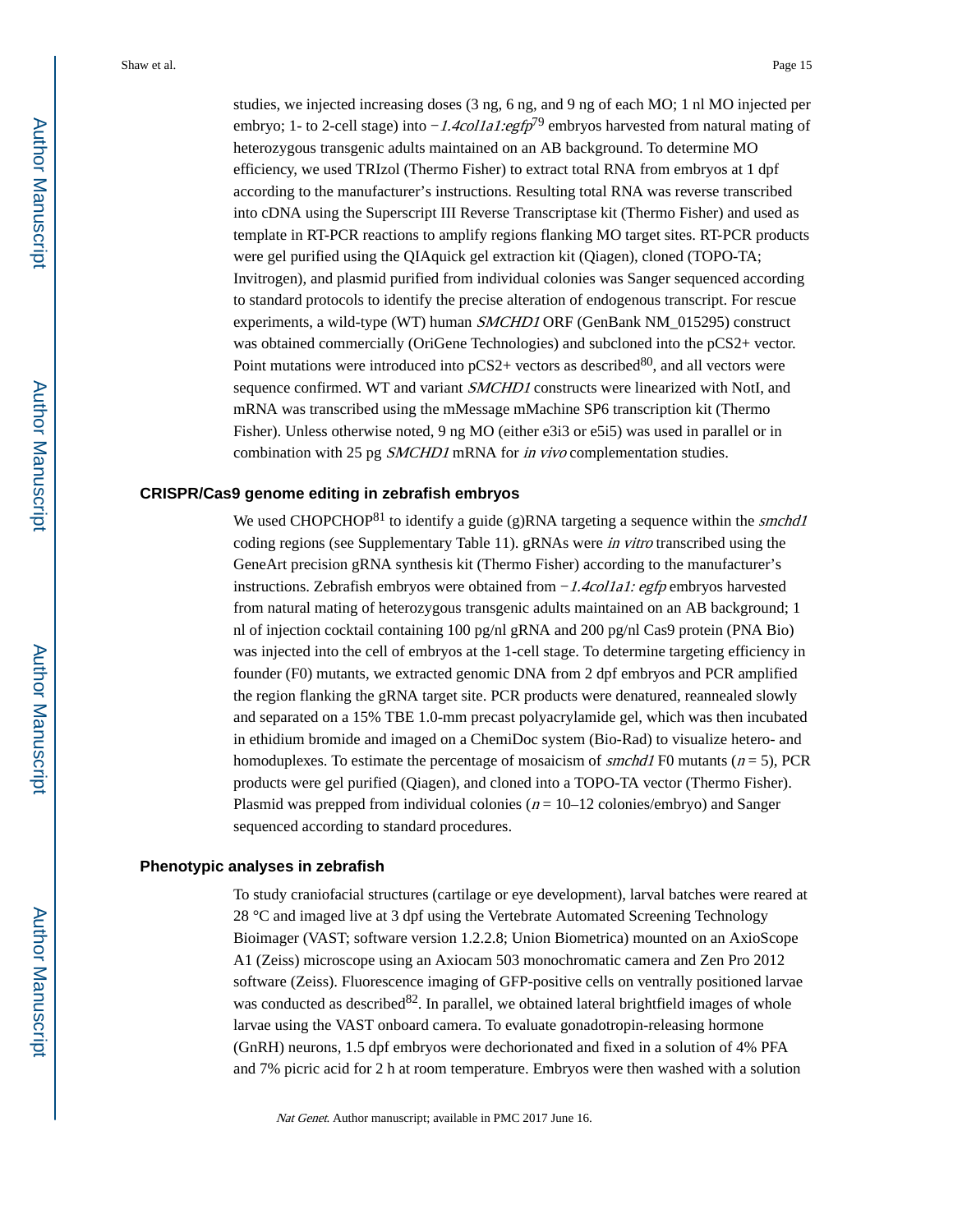of PBS with 0.1% Triton X-100 (PBS-T) and stored at 4  $\degree$ C until staining. For whole-mount immunostaining, embryos were washed briefly with 0.1% trypsin in PBS, washed in PBS-T and dehydrated at −20 °C in pre-chilled 100% acetone for 15 min. Next, embryos were washed in PBS-T and blocked in a solution of 2% BSA, 1% DMSO, 0.5% Triton X-100 and 5% calf serum for 1 h at room temperature. We used rabbit anti-GnRH antibody (1:500 dilution; Sigma-Aldrich, G8294) for primary detection. After overnight incubation of primary antibody, embryos were washed with blocking solution and incubated with Alexa Fluor 555 anti-rabbit secondary antibody (1:500; Thermo Fisher) for 2 h at room temperature. Images were acquired manually with an AxioZoom. V16 microscope and Axiocam 503 monochromatic camera and were z-stacked using Zen Pro 2012 software (Zeiss). Cartilage structure, eye area, and GnRH neuron projection length was measured using ImageJ (NIH); pairwise comparisons to determine statistical significance were calculated using Student's *t*-test. For ceratobranchial pair counts, we used a  $\chi^2$  test to determine statistical significance. All experiments were repeated at least twice.

## **Statistics and general methods**

For zebrafish studies, sample size was based on prior experiments to evaluate similar phenotypes<sup>25,82</sup>. For mouse studies, given that we were looking for a dichotomous effect, we set up the CRISPR experiment with both wild-type and mutant repair template, which is our standard practice for modeling heterozygous variants. The gRNA was very efficient in targeting the locus, so >50 embryos was chosen as a reasonable number. For mouse studies, we scored the phenotype visually prior to genotyping. For zebrafish studies, injections and scoring were accomplished with the investigator blinded to the experimental condition. The phenotype was scored on mouse embryo dissection prior to genotyping. None of the embryos was thought to be craniofacially abnormal. After genotyping, we chose the genotypes to compare and performed optical projection tomography (OPT), which showed no difference.

#### **Data availability**

Sequencing data are available under dbGaP accession phs001246.v1.p1. SMCHD1 variant information has been deposited at ClinVar under accessions SCV000328594– SCV000328618.

## **Supplementary Material**

Refer to Web version on PubMed Central for supplementary material.

## **Authors**

Natalie D Shaw<sup>1,2,47</sup>, Harrison Brand<sup>1,3,4,5,47</sup>, Zachary A Kupchinsky<sup>6</sup>, Hemant Bengani<sup>7</sup>, Lacey Plummer<sup>1</sup>, Takako I Jones<sup>8</sup>, Serkan Erdin<sup>3,5</sup>, Kathleen A Williamson<sup>7</sup>, Joe Rainger<sup>7</sup>, Alexei Stortchevoi<sup>3</sup>, Kaitlin Samocha<sup>5,9</sup>, Benjamin B Currall<sup>3</sup>, Donncha S Dunican<sup>7</sup>, Ryan L Collins<sup>3,10</sup>, Jason R Willer<sup>6</sup>, Angela Lek<sup>11</sup>, Monkol Lek<sup>5,9</sup>, Malik Nassan<sup>12</sup>, Shahrin Pereira<sup>13</sup>, Tammy Kammin<sup>13</sup>, Diane Lucente<sup>3</sup>, Alexandra Silva<sup>3</sup>, Catarina M Seabra<sup>3,14</sup>, Colby Chiang<sup>3</sup>, Yu An<sup>3</sup>, Morad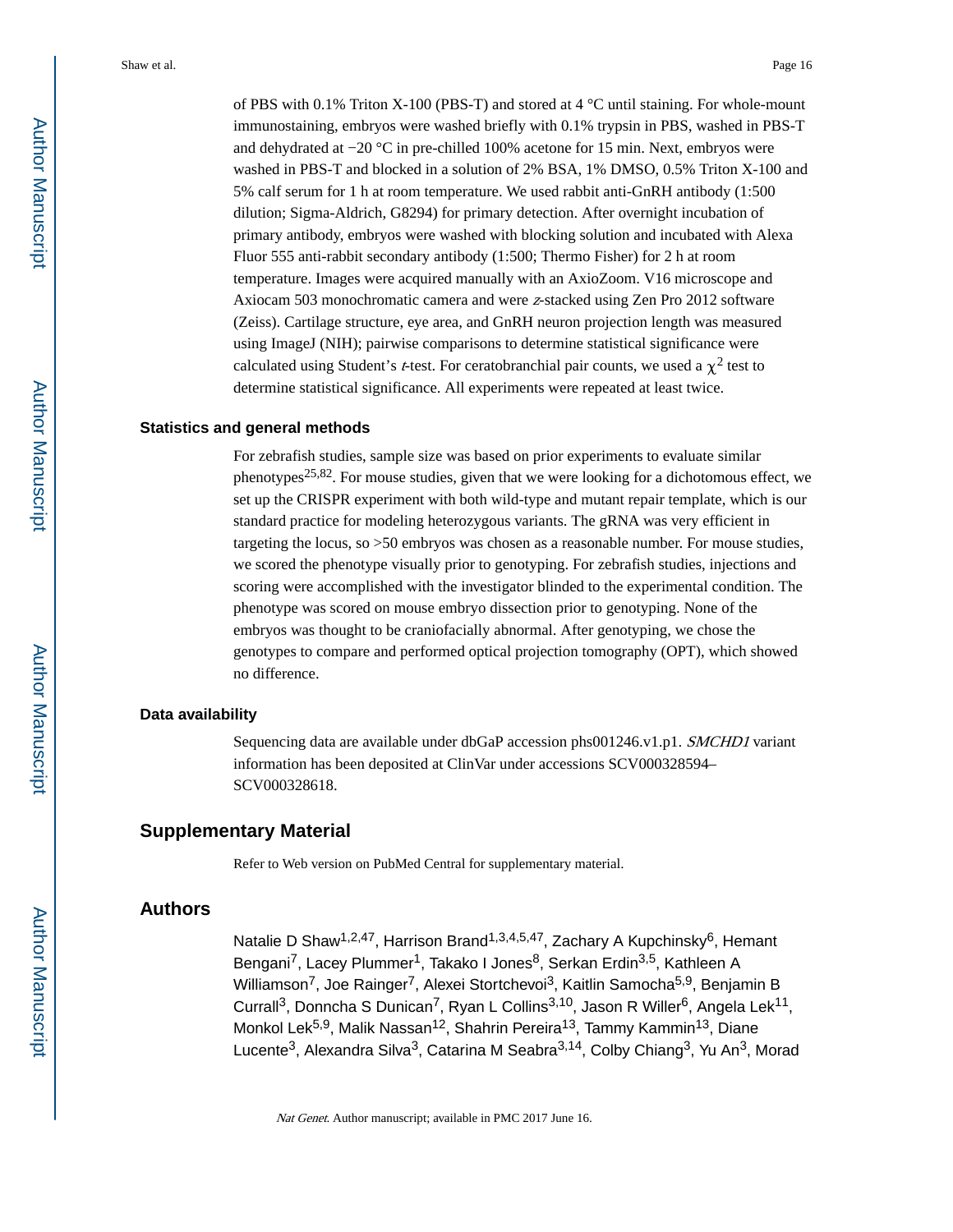Ansari<sup>7</sup>, Jacqueline K Rainger<sup>7</sup>, Shelagh Joss<sup>15</sup>, Jill Clayton Smith<sup>16</sup>, Margaret F Lippincott<sup>1</sup>, Sylvia S Singh<sup>1</sup>, Nirav Patel<sup>1</sup>, Jenny W Jing<sup>1</sup>, Jennifer R Law<sup>17</sup>, Nalton Ferraro<sup>18</sup>, Alain Verloes<sup>19</sup>, Anita Rauch<sup>20</sup>, Katharina Steindl<sup>20</sup>, Markus Zweier<sup>20</sup>, Ianina Scheer<sup>21</sup>, Daisuke Sato<sup>22</sup>, Nobuhiko Okamoto<sup>23</sup>, Christina Jacobsen<sup>24</sup>, Jeanie Tryggestad<sup>25</sup>, Steven Chernausek<sup>25</sup>, Lisa A Schimmenti<sup>26</sup>, Benjamin Brasseur<sup>27</sup>, Claudia Cesaretti<sup>28</sup>, Jose E García-Ortiz<sup>29</sup>, Tatiana Pineda Buitrago<sup>30</sup>, Orlando Perez Silva<sup>31</sup>, Jodi D Hoffman<sup>32</sup>, Wolfgang Mühlbauer<sup>33</sup>, Klaus W Ruprecht<sup>34</sup>, Bart L Loeys<sup>35</sup>, Masato Shino<sup>36</sup>, Angela M Kaindl<sup>37</sup>, Chie-Hee Cho<sup>38</sup>, Cynthia C Morton5,13, Richard R Meehan7, Veronica van Heyningen7, Eric C Liao<sup>39,40,41</sup>, Ravikumar Balasubramanian<sup>1</sup>, Janet E Hall<sup>1,2</sup>, Stephanie B Seminara<sup>1</sup>, Daniel Macarthur<sup>5,9,42</sup>, Steven A Moore<sup>43</sup>, Koh-ichiro Yoshiura<sup>44</sup>, James F Gusella<sup>3,4,5,11</sup>, Joseph A Marsh<sup>7</sup>, John M Graham Jr<sup>45</sup>, Angela E Lin<sup>46</sup>, Nicholas Katsanis<sup>6</sup>, Peter L Jones<sup>8</sup>, William F Crowley Jr<sup>1</sup>, Erica E Davis<sup>6</sup>, David R FitzPatrick7, and Michael E Talkowski3,4,5,42

## **Affiliations**

<sup>1</sup>Harvard Reproductive Endocrine Sciences Center and NICHD Center of Excellence in Translational Research in Fertility and Infertility, Reproductive Endocrine Unit of the Department of Medicine, Massachusetts General Hospital, Boston, Massachusetts, USA <sup>2</sup>National Institute of Environmental Health Sciences, Research Triangle Park, North Carolina, USA <sup>3</sup>Molecular Neurogenetics Unit and Psychiatric and Neurodevelopmental Genetics Unit, Center for Human Genetic Research, Massachusetts General Hospital, Boston, Massachusetts, USA <sup>4</sup>Department of Neurology, Massachusetts General Hospital and Harvard Medical School, Boston, Massachusetts, USA <sup>5</sup>Program in Medical and Population Genetics, Broad Institute of MIT and Harvard, Cambridge, Massachusetts, USA <sup>6</sup>Center for Human Disease Modeling, Duke University Medical Center, Durham, North Carolina, USA <sup>7</sup>MRC Human Genetics Unit, Institute of Genetics and Molecular Medicine, University of Edinburgh Western General Hospital, Edinburgh, UK <sup>8</sup>Department of Cell and Developmental Biology, University of Massachusetts Medical School, Worcester, Massachusetts, USA <sup>9</sup>Analytic and Translational Genetics Unit, Department of Medicine, Massachusetts General Hospital and Harvard Medical School, Boston, Massachusetts, USA <sup>10</sup>Program in Bioinformatics and Integrative Genomics, Division of Medical Sciences, Harvard Medical School, Boston, Massachusetts, USA <sup>11</sup>Department of Genetics, Harvard Medical School, Boston, Massachusetts, USA <sup>12</sup>Department of Psychiatry and Psychology, Mayo Clinic, Rochester, Minnesota, USA <sup>13</sup>Department of Obstetrics, Gynecology and Reproductive Biology, Brigham and Women's Hospital, Boston, Massachusetts, USA <sup>14</sup>GABBA Program, University of Porto, Porto, Portugal <sup>15</sup>West of Scotland Genetics Service, South Glasgow University Hospitals, Glasgow, UK <sup>16</sup>Faculty of Medical and Human Sciences, Institute of Human Development, Manchester Centre for Genomic Medicine, University of Manchester, Manchester Academic Health Science Centre (MAHSC), Manchester, UK <sup>17</sup> Division of Pediatric Endocrinology, University of North Carolina at Chapel Hill, Chapel Hill, North Carolina, USA <sup>18</sup>Department of Oral and Maxillofacial Surgery, Boston Children's Hospital, Boston,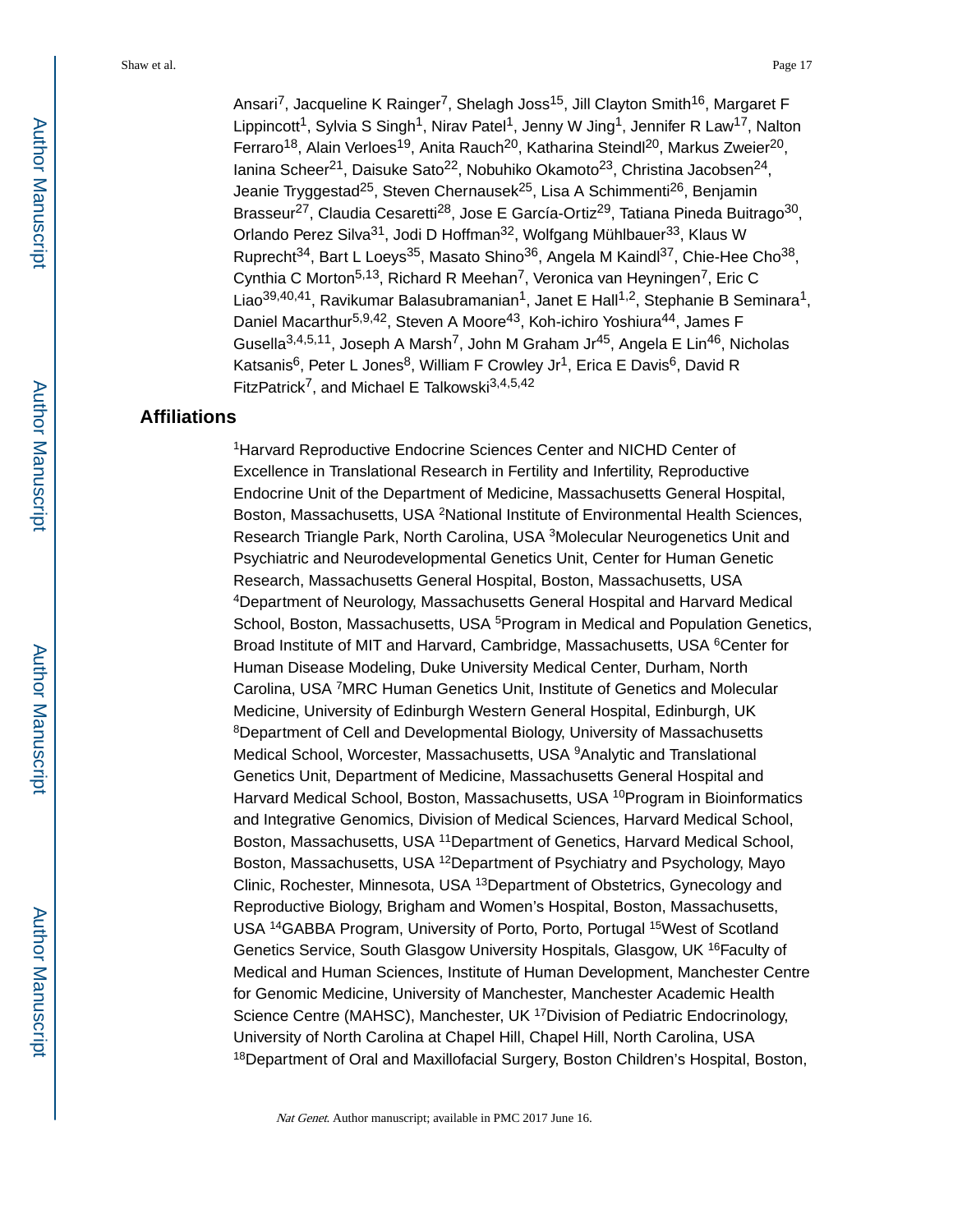Massachusetts, USA <sup>19</sup>Department of Genetics, Robert Debré Hospital, Paris, France <sup>20</sup>Institute of Medical Genetics and Radiz–Rare Disease Initiative Zurich, Clinical Research Priority Program for Rare Diseases, University of Zurich, Schlieren-Zurich, Switzerland <sup>21</sup>Department of Diagnostic Imaging, Children's Hospital, Zurich, Switzerland <sup>22</sup>Department of Pediatrics, Hokkaido University Graduate School of Medicine, Sapporo, Japan <sup>23</sup>Department of Medical Genetics, Osaka Medical Center and Research Institute for Maternal and Child Health, Osaka, Japan <sup>24</sup>Division of Endocrinology and Genetics, Boston Children's Hospital and Harvard Medical School, Boston, Massachusetts, USA <sup>25</sup>Department of Pediatrics, University of Oklahoma Health Sciences Center, Oklahoma City, Oklahoma, USA <sup>26</sup>Departments of Otorhinolaryngology and Clinical Genomics, Mayo Clinic, Rochester, Minnesota, USA <sup>27</sup>DeWitt Daughtry Family Department of Surgery, University of Miami Leonard M. Miller School of Medicine, Miami, Florida, USA <sup>28</sup>Medical Genetics Unit, Fondazione IRCCS Cà Granda, Ospedale Maggiore Policlinico, Milan, Italy 29División de Genética, Centro de Investigación Biomédica de Occidente, Instituto Mexicano del Seguro Social, Guadalajara, Mexico <sup>30</sup>Fundación Hospital Infantil Universitario de San José, Bogotá, Colombia <sup>31</sup>Academia Nacional de Medicina de Colombia, Bogotá, Colombia <sup>32</sup>Divisions of Genetics and Maternal Fetal Medicine, Tufts Medical Center, Boston, Massachusetts, USA <sup>33</sup>Department of Plastic and Aesthetic Surgery, ATOS Klinik, Munich, Germany <sup>34</sup>Department of Ophthalmology, University Hospital of the Saarland, Homburg, Germany <sup>35</sup>Center for Medical Genetics, University of Antwerp and Antwerp University Hospital, Antwerp, Belgium <sup>36</sup>Department of Otolaryngology and Head and Neck Surgery, Gunma University Graduate School of Medicine, Gunma, Japan <sup>37</sup>Biology and Neurobiology, Charité–University Medicine Berlin and Berlin Institute of Health, Berlin, Germany <sup>38</sup>Department of Diagnostic, Interventional and Pediatric Radiology, Inselspital, University Hospital of Bern, Bern, Switzerland <sup>39</sup>Center for Regenerative Medicine, Massachusetts General Hospital and Harvard Medical School, Boston, Massachusetts, USA <sup>40</sup>Division of Plastic and Reconstructive Surgery, Massachusetts General Hospital, Boston, Massachusetts, USA <sup>41</sup>Harvard Stem Cell Institute, Cambridge, Massachusetts, USA <sup>42</sup>Center for Mendelian Genomics, Broad Institute of MIT and Harvard, Cambridge, Massachusetts, USA 43Department of Pathology, University of Iowa Carver College of Medicine, Iowa City, Iowa, USA <sup>44</sup>Department of Human Genetics, Nagasaki University Graduate School of Biomedical Sciences, Nagasaki, Japan <sup>45</sup>Department of Pediatrics, Cedars Sinai Medical Center, Los Angeles, California, USA <sup>46</sup>Medical Genetics, MassGeneral Hospital for Children and Harvard Medical School, Boston, Massachusetts, USA

## **Acknowledgments**

We thank all participants, family members and clinical staff for their generous contributions of time and materials to this research. We thank T. Gillis, J. Ruliera, C. Hanscom, C. Antolik and M. Anderson for technical assistance. This project was funded by grants from the National Institutes of Health ((NIH) R00MH095867 and R01HD081256 to M.E.T.; P01GM061354 to M.E.T., J.F.G., C.C.M. and E.C.L.; T32HD007396 to H. Brand; P50HD028138 to W.F.C., S.B.S., M.E.T., N.K. and E.E.D.; R01HD043341 and MGH Robert and Laura Reynolds Research Scholar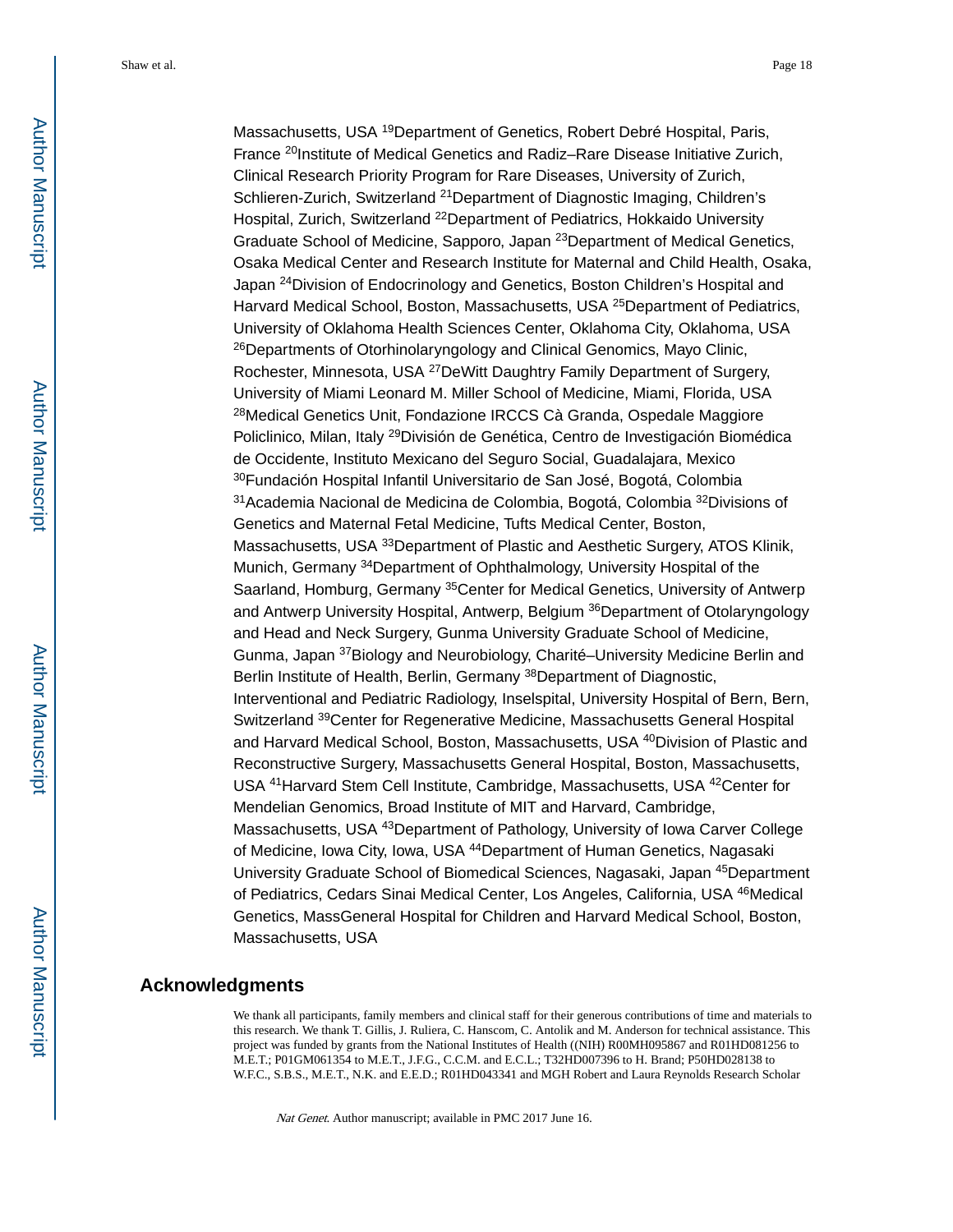Award to S.B.S.; K23HD073304-02 and 1SI2ES025429-01 to N.D.S.; P50DK096415 to N.K. and R01AR062587 to P.L.J.); the March of Dimes (FY15-255 to M.E.T.); the Medical Research Council (MR/M02122X/1 to J.A.M.); the German Research Foundation (SFB665 to A.M.K.) and the Berlin Institute of Health (BIH-CRG1 to A.M.K.). D.R.F., R.R.M. (MC\_PC\_U127574433), D.S.D., H. Bengani, K.A.W., J.R., J.K.R. and J.A.M. are funded by program grants from the Medical Research Council (MRC) Human Genetics Unit award to the University of Edinburgh. M.A. is funded by the University of Edinburgh Institute of Genomics and Molecular Medicine Translational Initiative Fund. S.A.M. is supported by U54-NS053672, which funds the Iowa, Paul D. Wellstone Muscular Dystrophy Cooperative Research Center. N.K. is supported as a Distinguished Jean and George Brumley Professor at Duke University, and M.E.T. is supported as the Desmond and Ann Heathwood MGH Research Scholar.

## **References**

- 1. Bosma JF, Henkin RI, Christiansen RL, Herdt JR. Hypoplasia of the nose and eyes, hyposmia, hypogeusia, and hypogonadotrophic hypogonadism in two males. J Craniofac Genet Dev Biol. 1981; 1:153–184. [PubMed: 6802865]
- 2. Hogan BL, et al. Small eyes (Sey): a homozygous lethal mutation on chromosome 2 which affects the differentiation of both lens and nasal placodes in the mouse. J Embryol Exp Morphol. 1986; 97:95–110. [PubMed: 3794606]
- 3. Glaser T, et al. PAX6 gene dosage effect in a family with congenital cataracts, aniridia, anophthalmia and central nervous system defects. Nat Genet. 1994; 7:463–471. [PubMed: 7951315]
- 4. Schmidt-Sidor B, et al. Malformations of the brain in two fetuses with a compound heterozygosity for two PAX6 mutations. Folia Neuropathol. 2009; 47:372–382. [PubMed: 20054790]
- 5. Solomon BD, et al. Compound heterozygosity for mutations in PAX6 in a patient with complex brain anomaly, neonatal diabetes mellitus, and microophthalmia. Am J Med Genet A. 2009; 149A: 2543–2546. [PubMed: 19876904]
- 6. Gordon, CT., et al. De novo mutations in SMCHD1 cause Bosma arhinia microphthalmia syndrome and abrogate nasal development. Nat Genet. 2016. <http://dx.doi.org/10.1038/ng.3765>
- 7. Parhar IS. Cell migration and evolutionary signifcance of GnRH subtypes. Prog Brain Res. 2002; 141:3–17. [PubMed: 12508557]
- 8. Cho CH, Shakibaei M, Merker HJ, Klein M. The rare malformation of nasal aplasia. Mund Kiefer Gesichtschir. 2006; 10:106–117. [PubMed: 16496112]
- 9. Thiele H, Musil A, Nagel F, Majewski F. Familial arhinia, choanal atresia, and microphthalmia. Am J Med Genet. 1996; 63:310–313. [PubMed: 8723126]
- 10. Lek M, et al. Analysis of protein-coding genetic variation in 60,706 humans. Nature. 2016; 536:285–291. [PubMed: 27535533]
- 11. Samocha KE, et al. A framework for the interpretation of de novo mutation in human disease. Nat Genet. 2014; 46:944–950. [PubMed: 25086666]
- 12. Blewitt ME, et al. SmcHD1, containing a structural-maintenance-of-chromosomes hinge domain, has a critical role in X inactivation. Nat Genet. 2008; 40:663–669. [PubMed: 18425126]
- 13. Chen K, et al. Genome-wide binding and mechanistic analyses of Smchd1-mediated epigenetic regulation. Proc Natl Acad Sci USA. 2015; 112:E3535–E3544. [PubMed: 26091879]
- 14. Gendrel AV, et al. Epigenetic functions of Smchd1 repress gene clusters on the inactive X chromosome and on autosomes. Mol Cell Biol. 2013; 33:3150–3165. [PubMed: 23754746]
- 15. Mould AW, et al. Smchd1 regulates a subset of autosomal genes subject to monoallelic expression in addition to being critical for X inactivation. Epigenetics Chromatin. 2013; 6:19. [PubMed: 23819640]
- 16. Lemmers RJ, et al. Digenic inheritance of an SMCHD1 mutation and an FSHD-permissive D4Z4 allele causes facioscapulohumeral muscular dystrophy type 2. Nat Genet. 2012; 44:1370–1374. [PubMed: 23143600]
- 17. Hirano T. At the heart of the chromosome: SMC proteins in action. Nat Rev Mol Cell Biol. 2006; 7:311–322. [PubMed: 16633335]
- 18. Lemmers RJ, et al. Inter-individual differences in CpG methylation at D4Z4 correlate with clinical variability in FSHD1 and FSHD2. Hum Mol Genet. 2015; 24:659–669. [PubMed: 25256356]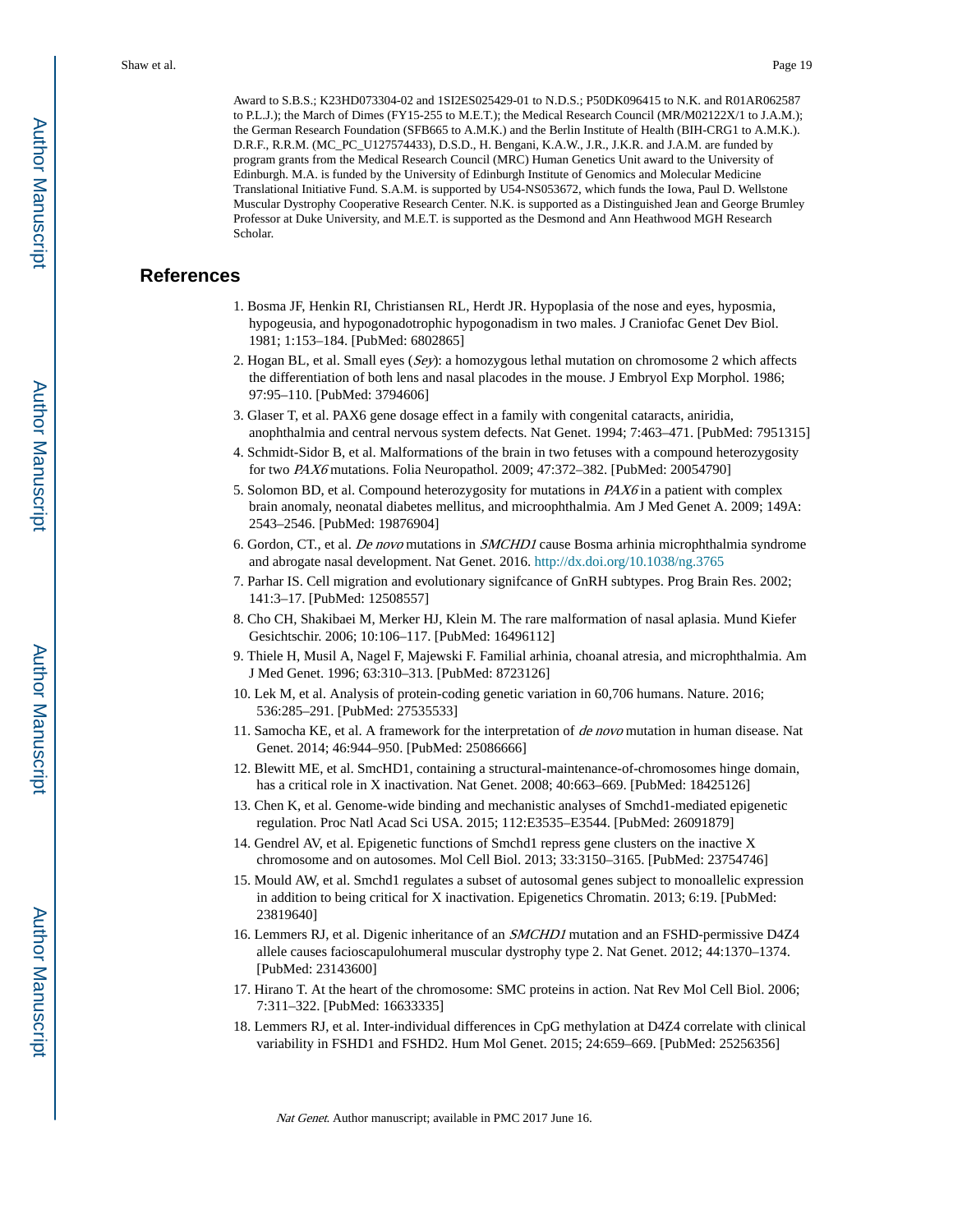- 19. van den Boogaard ML, et al. Double *SMCHD1* variants in FSHD2: the synergistic effect of two SMCHD1 variants on D4Z4 hypomethylation and disease penetrance in FSHD2. Eur J Hum Genet. 2016; 24:78–85. [PubMed: 25782668]
- 20. Lemmers RJ, et al. Hemizygosity for SMCHD1 in facioscapulohumeral muscular dystrophy type 2: consequences for 18p deletion syndrome. Hum Mutat. 2015; 36:679–683. [PubMed: 25820463]
- 21. Chen K, et al. The epigenetic regulator Smchd1 contains a functional GHKL-type ATPase domain. Biochem J. 2016; 473:1733–1744. [PubMed: 27059856]
- 22. Jones TI, et al. Identifying diagnostic DNA methylation profles for facioscapulohumeral muscular dystrophy in blood and saliva using bisulfte sequencing. Clin Epigenetics. 2014; 6:23. [PubMed: 25400706]
- 23. Jones TI, et al. Individual epigenetic status of the pathogenic D4Z4 macrosatellite correlates with disease in facioscapulohumeral muscular dystrophy. Clin Epigenetics. 2015; 7:37. [PubMed: 25904990]
- 24. Liu C, et al. A secreted WNT-ligand-binding domain of FZD5 generated by a frameshift mutation causes autosomal dominant coloboma. Hum Mol Genet. 2016; 25:1382–1391. [PubMed: 26908622]
- 25. Chassaing N, et al. Targeted resequencing identifes PTCH1 as a major contributor to ocular developmental anomalies and extends the SOX2 regulatory network. Genome Res. 2016; 26:474– 485. [PubMed: 26893459]
- 26. Yahyavi M, et al. ALDH1A3 loss of function causes bilateral anophthalmia/microphthalmia and hypoplasia of the optic nerve and optic chiasm. Hum Mol Genet. 2013; 22:3250–3258. [PubMed: 23591992]
- 27. Steven C, et al. Molecular characterization of the GnRH system in zebrafish (*Danio rerio*): cloning of chicken GnRH-II, adult brain expression patterns and pituitary content of salmon GnRH and chicken GnRH-II. Gen Comp Endocrinol. 2003; 133:27–37. [PubMed: 12899844]
- 28. Whitlock KE, Illing N, Brideau NJ, Smith KM, Twomey S. Development of GnRH cells: setting the stage for puberty. Mol Cell Endocrinol. 2006:254–255.
- 29. Zohar Y, Muñoz-Cueto JA, Elizur A, Kah O. Neuroendocrinology of reproduction in teleost fish. Gen Comp Endocrinol. 2010; 165:438–455. [PubMed: 19393655]
- 30. Abraham E, Palevitch O, Gothilf Y, Zohar Y. The zebrafish as a model system for forebrain GnRH neuronal development. Gen Comp Endocrinol. 2009; 164:151–160. [PubMed: 19523393]
- 31. Sharpe J, et al. Optical projection tomography as a tool for 3D microscopy and gene expression studies. Science. 2002; 296:541–545. [PubMed: 11964482]
- 32. Blewitt ME, et al. An N-ethyl-N-nitrosourea screen for genes involved in variegation in the mouse. Proc Natl Acad Sci USA. 2005; 102:7629–7634. [PubMed: 15890782]
- 33. Kelley LA, Mezulis S, Yates CM, Wass MN, Sternberg MJ. The Phyre2 web portal for protein modeling, prediction and analysis. Nat Protoc. 2015; 10:845–858. [PubMed: 25950237]
- 34. Chen J, Bardes EE, Aronow BJ, Jegga AG. ToppGene Suite for gene list enrichment analysis and candidate gene prioritization. Nucleic Acids Res. 2009; 37:W305–W311. [PubMed: 19465376]
- 35. Hall JG. Pena–Shokeir phenotype (fetal akinesia deformation sequence) revisited. Birth Defects Res A Clin Mol Teratol. 2009; 85:677–694. [PubMed: 19645055]
- 36. Solomon, BD., Gropman, A., Muenke, M. Holoprosencephaly overview. GeneReviews. [https://](https://www.ncbi.nlm.nih.gov/books/NBK1530/) [www.ncbi.nlm.nih.gov/books/NBK1530/](https://www.ncbi.nlm.nih.gov/books/NBK1530/) (updated 29 August 2013)
- 37. Lederer D, et al. Deletion of KDM6A, a histone demethylase interacting with MLL2, in three patients with Kabuki syndrome. Am J Hum Genet. 2012; 90:119–124. [PubMed: 22197486]
- 38. Lindgren AM, et al. Haploinsuffciency of KDM6A is associated with severe psychomotor retardation, global growth restriction, seizures and cleft palate. Hum Genet. 2013; 132:537–552. [PubMed: 23354975]
- 39. Lahiry P, et al. A multiplex human syndrome implicates a key role for intestinal cell kinase in development of central nervous, skeletal, and endocrine systems. Am J Hum Genet. 2009; 84:134– 147. [PubMed: 19185282]
- 40. de Greef JC, et al. Clinical features of facioscapulohumeral muscular dystrophy 2. Neurology. 2010; 75:1548–1554. [PubMed: 20975055]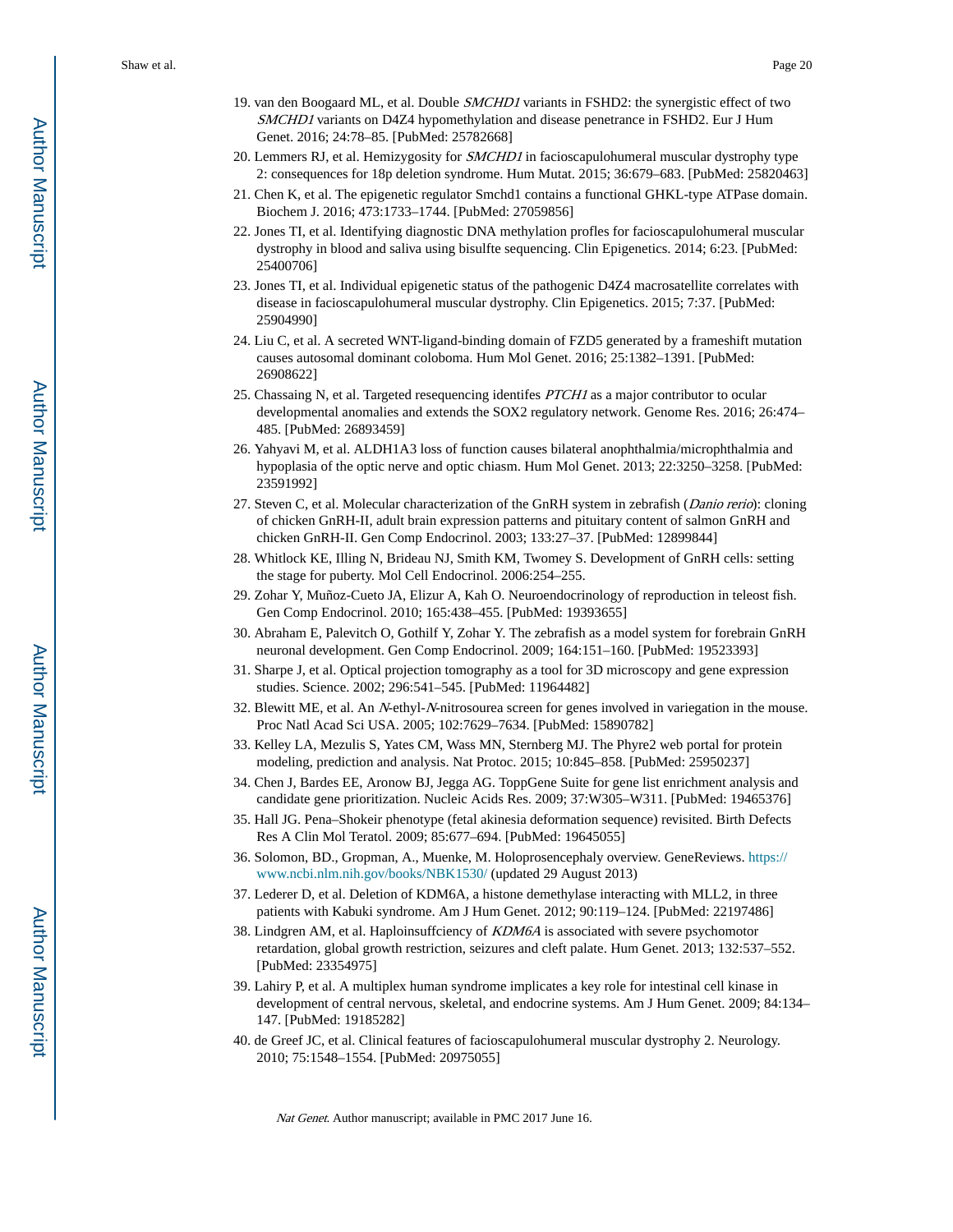- 41. van Deutekom JC, et al. Evidence for subtelomeric exchange of 3.3 kb tandemly repeated units between chromosomes 4q35 and 10q26: implications for genetic counselling and etiology of FSHD1. Hum Mol Genet. 1996; 5:1997–2003. [PubMed: 8968754]
- 42. Calandra P, et al. Allele-specific DNA hypomethylation characterises FSHD1 and FSHD2. J Med Genet. 2016; 53:348–355. [PubMed: 26831754]
- 43. van den Boogaard ML, et al. Mutations in *DNMT3B* modify epigenetic repression of the D4Z4 repeat and the penetrance of facioscapulohumeral dystrophy. Am J Hum Genet. 2016; 98:1020– 1029. [PubMed: 27153398]
- 44. Weemaes CM, et al. Heterogeneous clinical presentation in ICF syndrome: correlation with underlying gene defects. Eur J Hum Genet. 2013; 21:1219–1225. [PubMed: 23486536]
- 45. Albers CA, et al. Compound inheritance of a low-frequency regulatory SNP and a rare null mutation in exon-junction complex subunit RBM8A causes TAR syndrome. Nat Genet. 2012; 44:435–439. [PubMed: 22366785]
- 46. Timberlake AT, et al. Two locus inheritance of non-syndromic midline craniosynostosis via rare SMAD6 and common BMP2 alleles. eLife. 2016; 5:e20125. [PubMed: 27606499]
- 47. Fokkema IF, et al. LOVD v. 2.0: the next generation in gene variant databases. Hum Mutat. 2011; 32:557–563. [PubMed: 21520333]
- 48. Cerami E, et al. The cBio cancer genomics portal: an open platform for exploring multidimensional cancer genomics data. Cancer Discov. 2012; 2:401–404. [PubMed: 22588877]
- 49. Gao J, et al. Integrative analysis of complex cancer genomics and clinical profles using the cBioPortal. Sci Signal. 2013; 6:pl1. [PubMed: 23550210]
- 50. Petersen B, Petersen TN, Andersen P, Nielsen M, Lundegaard C. A generic method for assignment of reliability scores applied to solvent accessibility predictions. BMC Struct Biol. 2009; 9:51. [PubMed: 19646261]
- 51. Yang J, et al. The I-TASSER Suite: protein structure and function prediction. Nat Methods. 2015; 12:7–8. [PubMed: 25549265]
- 52. Heffernan R, et al. Improving prediction of secondary structure, local backbone angles, and solvent accessible surface area of proteins by iterative deep learning. Sci Rep. 2015; 5:11476. [PubMed: 26098304]
- 53. McKenna A, et al. The Genome Analysis Toolkit: a MapReduce framework for analyzing nextgeneration DNA sequencing data. Genome Res. 2010; 20:1297–1303. [PubMed: 20644199]
- 54. DePristo MA, et al. A framework for variation discovery and genotyping using next-generation DNA sequencing data. Nat Genet. 2011; 43:491–498. [PubMed: 21478889]
- 55. Van der Auwera GA, et al. From FastQ data to high confdence variant calls: the Genome Analysis Toolkit best practices pipeline. Curr Protoc Bioinformatics. 2013; 43:11.10.1–11.10.33. [PubMed: 25431634]
- 56. Manichaikul A, et al. Robust relationship inference in genome-wide association studies. Bioinformatics. 2010; 26:2867–2873. [PubMed: 20926424]
- 57. Wang K, Li M, Hakonarson H. ANNOVAR: functional annotation of genetic variants from highthroughput sequencing data. Nucleic Acids Res. 2010; 38:e164. [PubMed: 20601685]
- 58. O'Leary NA, et al. Reference sequence (RefSeq) database at NCBI: current status, taxonomic expansion, and functional annotation. Nucleic Acids Res. 2016; 44:D733–D745. [PubMed: 26553804]
- 59. Turner, SD. qqman: an R package for visualizing GWAS results using Q–Q and Manhattan plots. Preprint at bioRxiv. 2014.<http://dx.doi.org/10.1101/005165>
- 60. Blumenthal I, et al. Transcriptional consequences of 16p11.2 deletion and duplication in mouse cortex and multiplex autism families. Am J Hum Genet. 2014; 94:870–883. [PubMed: 24906019]
- 61. Sugathan A, et al. CHD8 regulates neurodevelopmental pathways associated with autism spectrum disorder in neural progenitors. Proc Natl Acad Sci USA. 2014; 111:E4468–E4477. [PubMed: 25294932]
- 62. Martin M. Cutadapt removes adapter sequences from high-throughput sequencing reads. EMBnet journal. 2011; 17:10–12.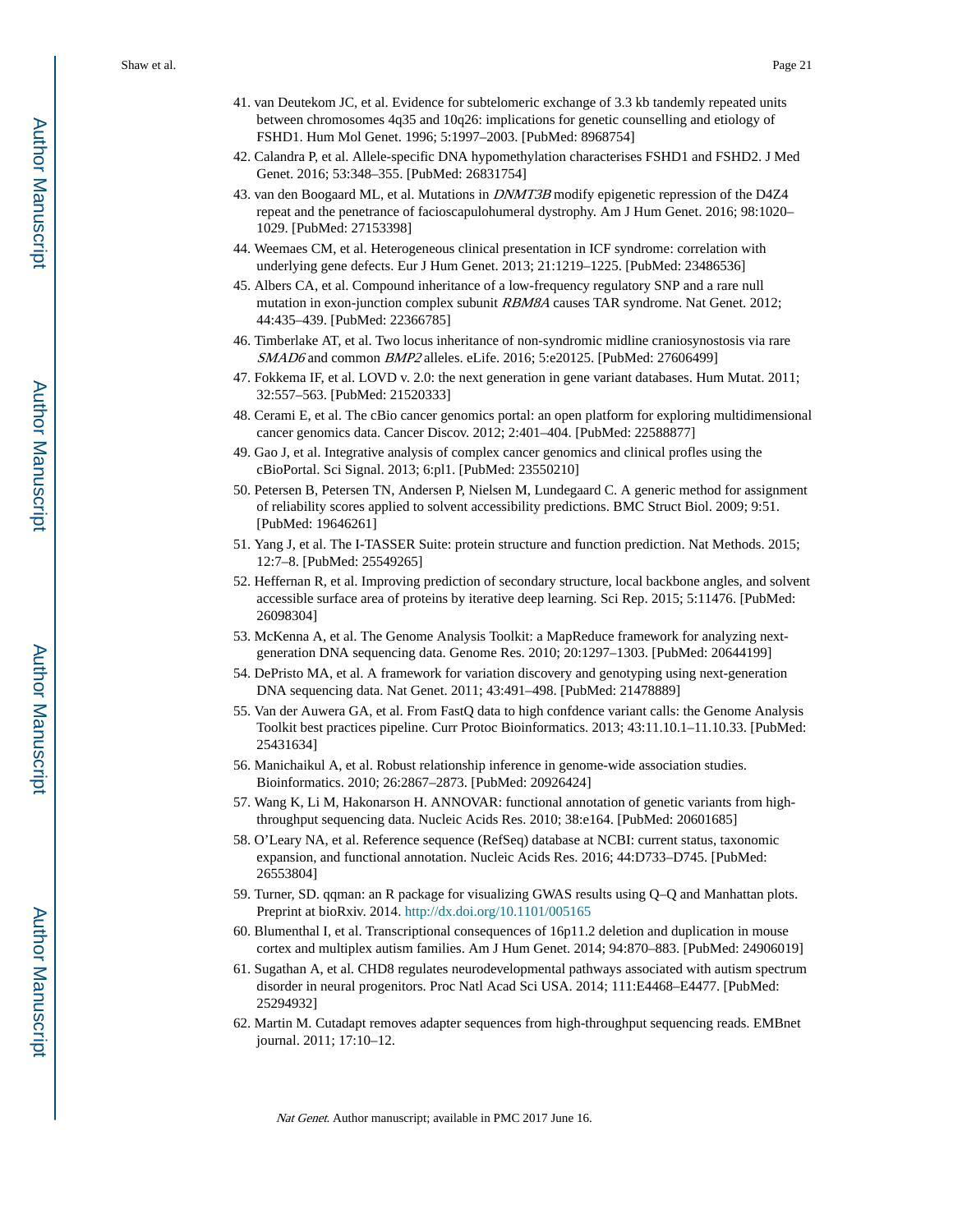- 63. Wu TD, Nacu S. Fast and SNP-tolerant detection of complex variants and splicing in short reads. Bioinformatics. 2010; 26:873–881. [PubMed: 20147302]
- 64. DeLuca DS, et al. RNA-SeQC: RNA–seq metrics for quality control and process optimization. Bioinformatics. 2012; 28:1530–1532. [PubMed: 22539670]
- 65. Wang L, Wang S, Li W. RSeQC: quality control of RNA–seq experiments. Bioinformatics. 2012; 28:2184–2185. [PubMed: 22743226]
- 66. Li H, et al. The Sequence Alignment/Map format and SAMtools. Bioinformatics. 2009; 25:2078– 2079. [PubMed: 19505943]
- 67. Quinlan AR, Hall IM. BEDTools: a fexible suite of utilities for comparing genomic features. Bioinformatics. 2010; 26:841–842. [PubMed: 20110278]
- 68. Aken BL, et al. The Ensembl gene annotation system. Database (Oxford). 2016; 2016:baw093. [PubMed: 27337980]
- 69. Fay MP, Shaw PA. Exact and asymptotic weighted logrank tests for interval censored data: the interval R package. J Stat Softw. 2010; 36:i02. [PubMed: 25285054]
- 70. R Development Core Team. R: A Language and Environment for Statistical Computing. R Foundation for Statistical Computing; 2016.
- 71. Eppig JT, Blake JA, Bult CJ, Kadin JA, Richardson JE. The Mouse Genome Database (MGD): facilitating mouse as a model for human biology and disease. Nucleic Acids Res. 2015; 43:D726– D736. [PubMed: 25348401]
- 72. Robinson MD, McCarthy DJ, Smyth GK. edgeR: a Bioconductor package for differential expression analysis of digital gene expression data. Bioinformatics. 2010; 26:139–140. [PubMed: 19910308]
- 73. Love MI, Huber W, Anders S. Moderated estimation of fold change and dispersion for RNA–seq data with DESeq2. Genome Biol. 2014; 15:550. [PubMed: 25516281]
- 74. Rohde C, Zhang Y, Reinhardt R, Jeltsch A. BISMA—fast and accurate bisulfite sequencing data analysis of individual clones from unique and repetitive sequences. BMC Bioinformatics. 2010; 11:230. [PubMed: 20459626]
- 75. Lemmers RJ, et al. A unifying genetic model for facioscapulohumeral muscular dystrophy. Science. 2010; 329:1650–1653. [PubMed: 20724583]
- 76. Lemmers RJ, et al. Specific sequence variations within the 4q35 region are associated with facioscapulohumeral muscular dystrophy. Am J Hum Genet. 2007; 81:884–894. [PubMed: 17924332]
- 77. Lemmers RJ, et al. Worldwide population analysis of the 4q and 10q subtelomeres identifes only four discrete interchromosomal sequence transfers in human evolution. Am J Hum Genet. 2010; 86:364–377. [PubMed: 20206332]
- 78. Lemmers RJ, O'Shea S, Padberg GW, Lunt PW, van der Maarel SM. Best practice guidelines on genetic diagnostics of facioscapulohumeral muscular dystrophy: workshop 9th June 2010, LUMC, Leiden, the Netherlands. Neuromuscul Disord. 2012; 22:463–470. [PubMed: 22177830]
- 79. Kague E, et al. Skeletogenic fate of zebrafish cranial and trunk neural crest. PLoS One. 2012; 7:e47394. [PubMed: 23155370]
- 80. Niederriter AR, et al. In vivo modeling of the morbid human genome using Danio rerio. J Vis Exp. 2013; 78:e50338.
- 81. Labun K, Montague TG, Gagnon JA, Thyme SB, Valen E. CHOPCHOP v2: a web tool for the next generation of CRISPR genome engineering. Nucleic Acids Res. 2016; 44:W272–W276. [PubMed: 27185894]
- 82. Isrie M, et al. Mutations in either TUBB or MAPRE2 cause circumferential skin creases Kunze type. Am J Hum Genet. 2015; 97:790–800. [PubMed: 26637975]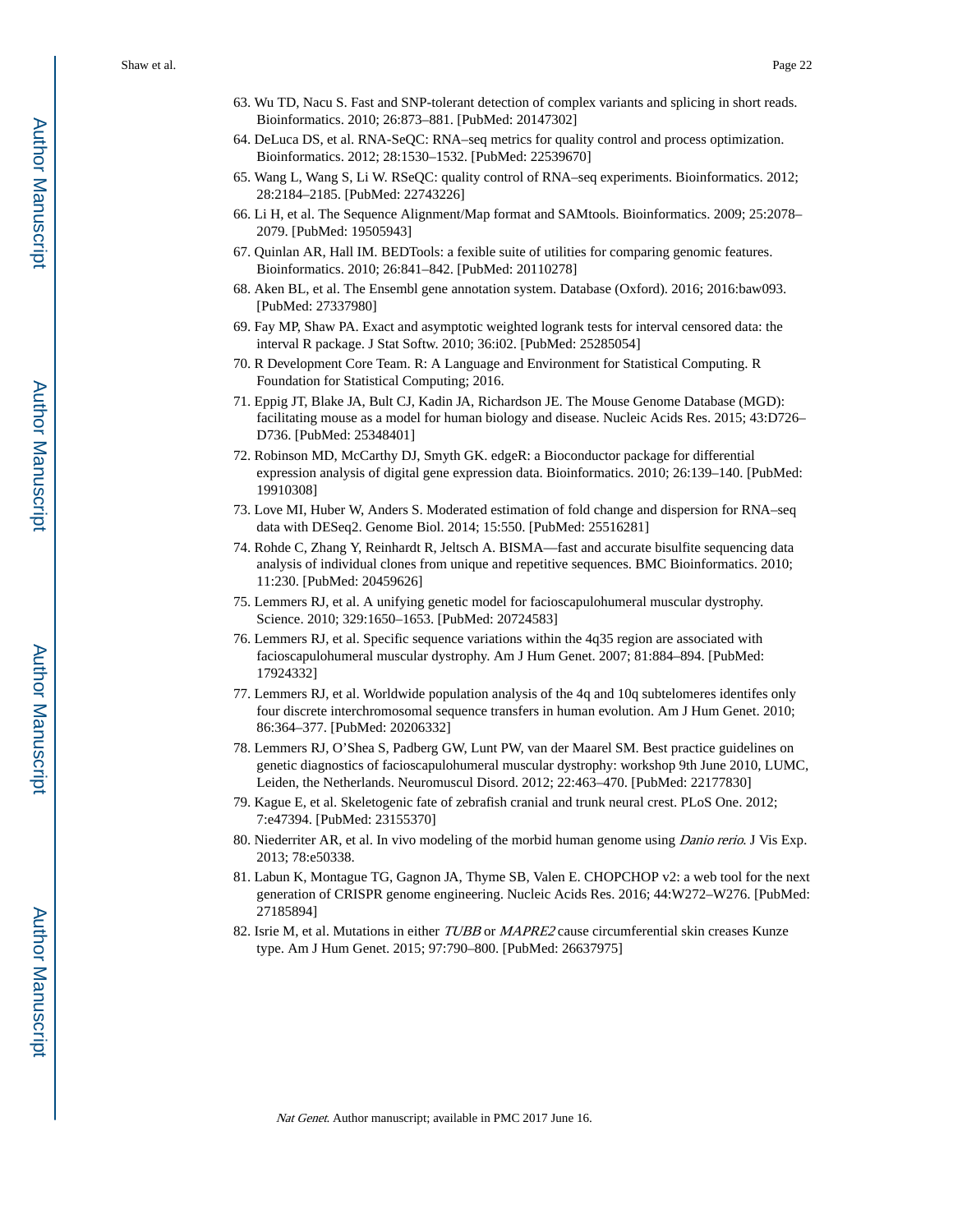Shaw et al. Page 23



## **Figure 1.**

Phenotypic spectra associated with arhinia. (**a–e**) Five representative subjects demonstrate complete arhinia and variable ocular phenotypes: Subject V1 (age 2) with left-sided iris coloboma (**a**), subject AC1 (age 10) with left-sided microphthalmia and bilateral nasolacrimal duct stenosis (**b**), subject U1 (as a newborn) with normal eye anatomy and vision (**c**), subject 04 (age 16) with right-sided microphthalmia (**d**) and subject A1 (age 1) with bilateral colobomatous microphthalmia, cataracts and nasolacrimal duct atresia (**e**). (f– j) Craniofacial radiographic images from subject V1: surface rendering reconstruction from a MRI 3D T1 weighted sequence showing complete absence of the nose (arrow) (**f**), 3D volume rendering technique (VRT) reconstruction from spiral CT showing complete absence of nasal bones (arrow) (**g**), coronal reconstruction from CT showing absence of nasal septal structures (**h**; the maxilla articulates with the nasal process of the frontal bone (arrow)), coronal MRI T2 weighted sequence showing absence of the olfactory bulb and olfactory sulcus (arrow) (**i**) and midline MRI sagittal T1 weighted sequence (**j**) showing a high-arched palate (cleft not visible on this image) and decreased distance between the oral cavity and the anterior cranial fossa (black arrow). The rudimentary nasopharynx (**j**, asterisk) is blind and air filled. The pituitary gland (**j**, white arrow) appears normal.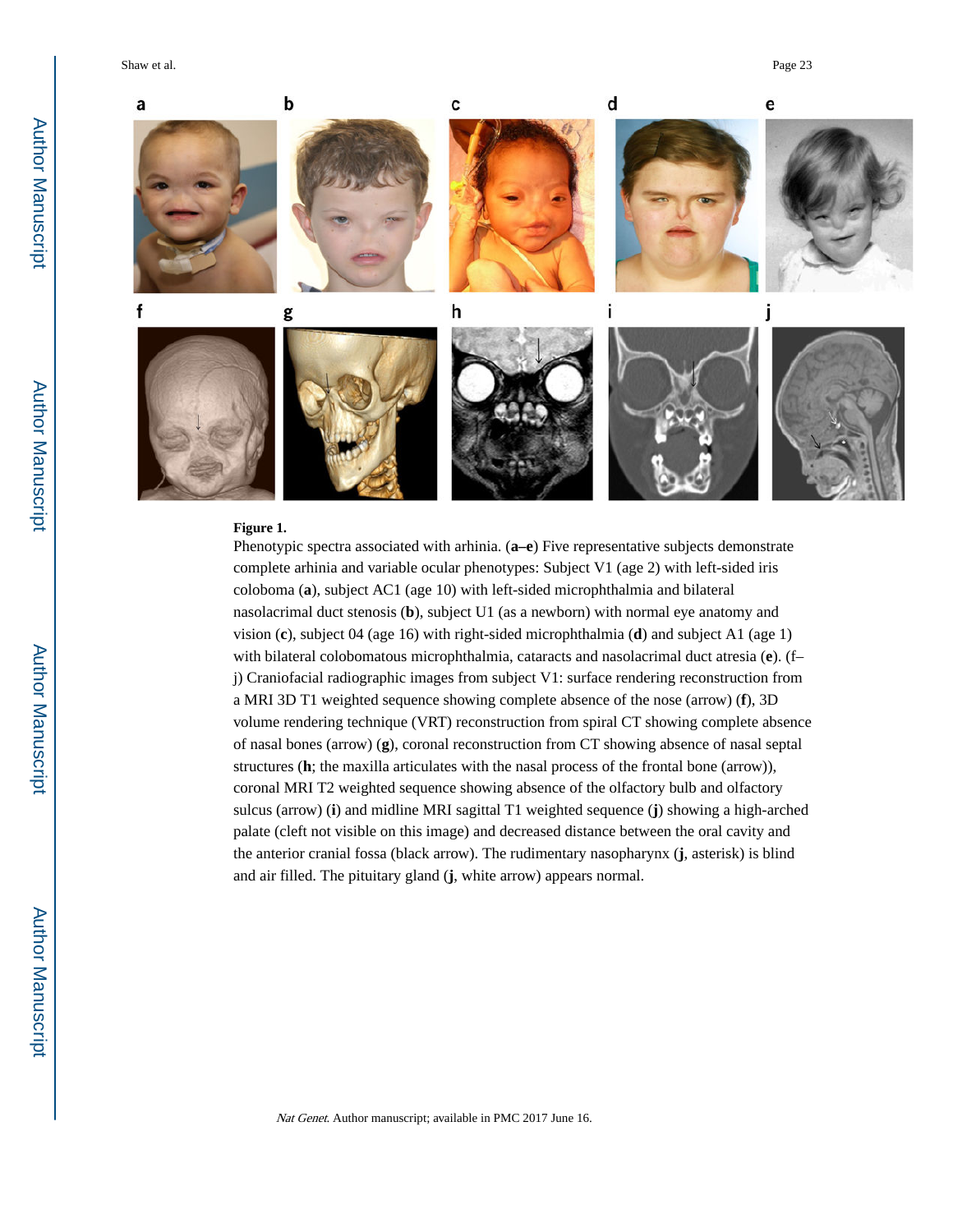

## **Figure 2.**

Association analyses for rare mutation burden in arhinia Manhattan plot and quantilequantile (q-q) plot demonstrating the significant accumulation of rare SMCHD1 mutations in subjects with arhinia compared to the ExAC cohort ( $P = 2.9 \times 10^{-17}$ , Fisher's exact test;  $OR = 34.4$  (95 CI: 18.8–57.9)). Analyses established a variant count at each gene for arhinia subjects compared to ExAC controls (who presumably do not have arhinia;  $n = 60,706$ ) after filtering for allele frequency (MAF <  $0.1\%$ ), quality (mean depth  $10$ ; mapping quality  $10$ ) and predicted function (nonsynonymous, splice site and frameshift mutations). Any gene with at least one mutation passing these criteria was included in the analysis ( $n = 22,445$ ) genes). Genome-wide significance threshold was  $P < 2.2 \times 10^{-6}$  after Bonferroni correction (red line), and only SMCHD1 exceeded this threshold.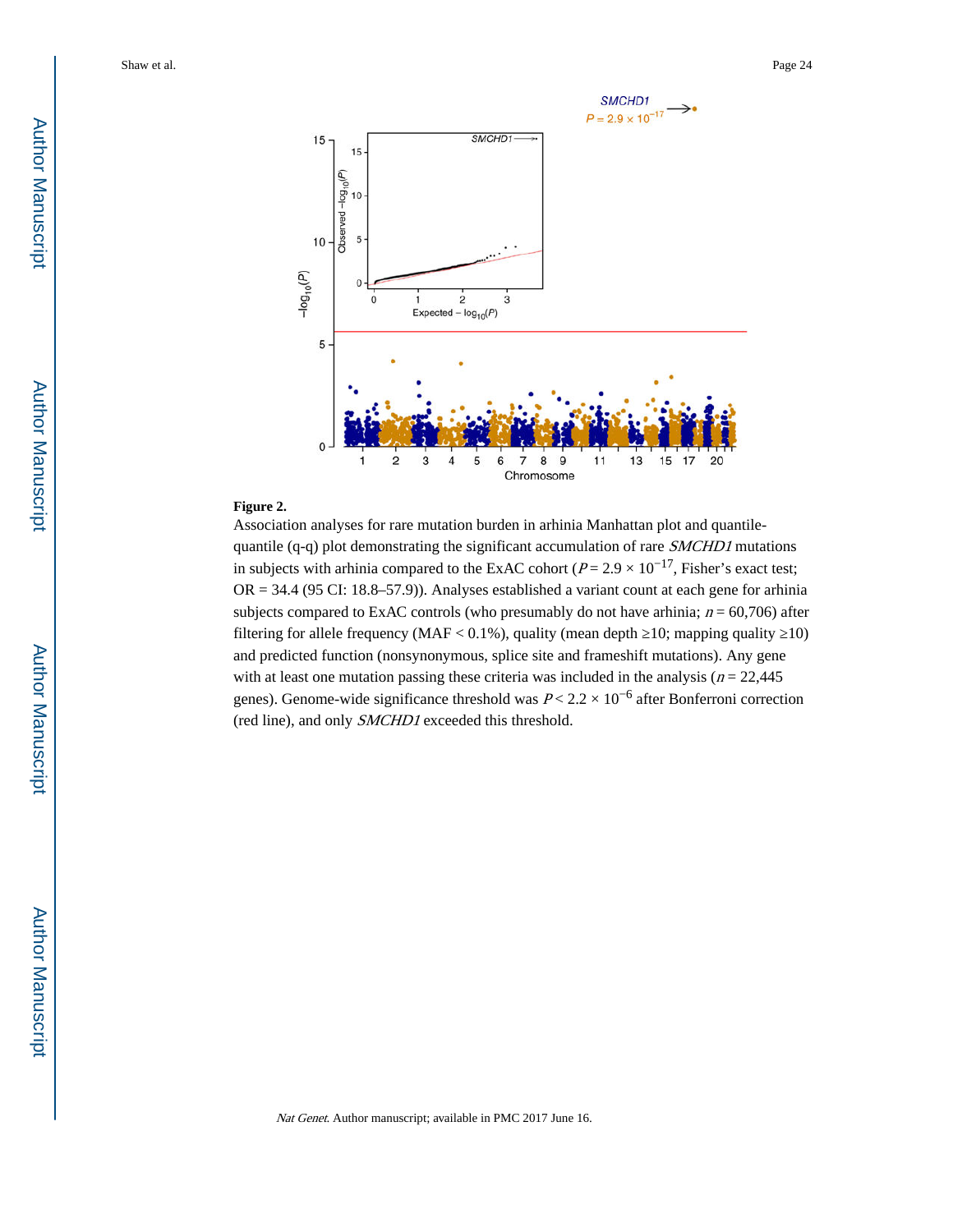Shaw et al. Page 25



#### **Figure 3.**

Arhinia-associated mutations occur near the 5′ GHKL-type ATPase domain. (**a–c**) The distribution of arhinia-associated mutations across (**a**) SMCHD1 is tightly clustered between exons 3 and 12 of the gene compared to the distribution of variants observed in FSHD2 subjects (**b**) and ExAC controls (**c**). FSHD2 variants were taken from the Leiden Open Variation Database  $(LOVD 3.0)^{47}$ . Constraint analysis revealed that the gene displays slight overall intolerance to missense mutations ( $P = 0.016$ ), but this significance is driven by regional constraint across the first 19 exons of *SMCHD1* (black box;  $\chi^2 = 37.73$ ;  $P = 8.12 \times$ 10−10), which includes the GHKL-type ATPase domain (ATPase), whereas the region from exons 20–48 is not constrained ( $\chi^2$  = 0.87; P = 0.35). SMC hinge, structural maintenance of chromosomes flexible hinge domain. Figures were modified from the cBioPortal Mutation Mapper software v1.0.1 (refs.  $48,49$ ).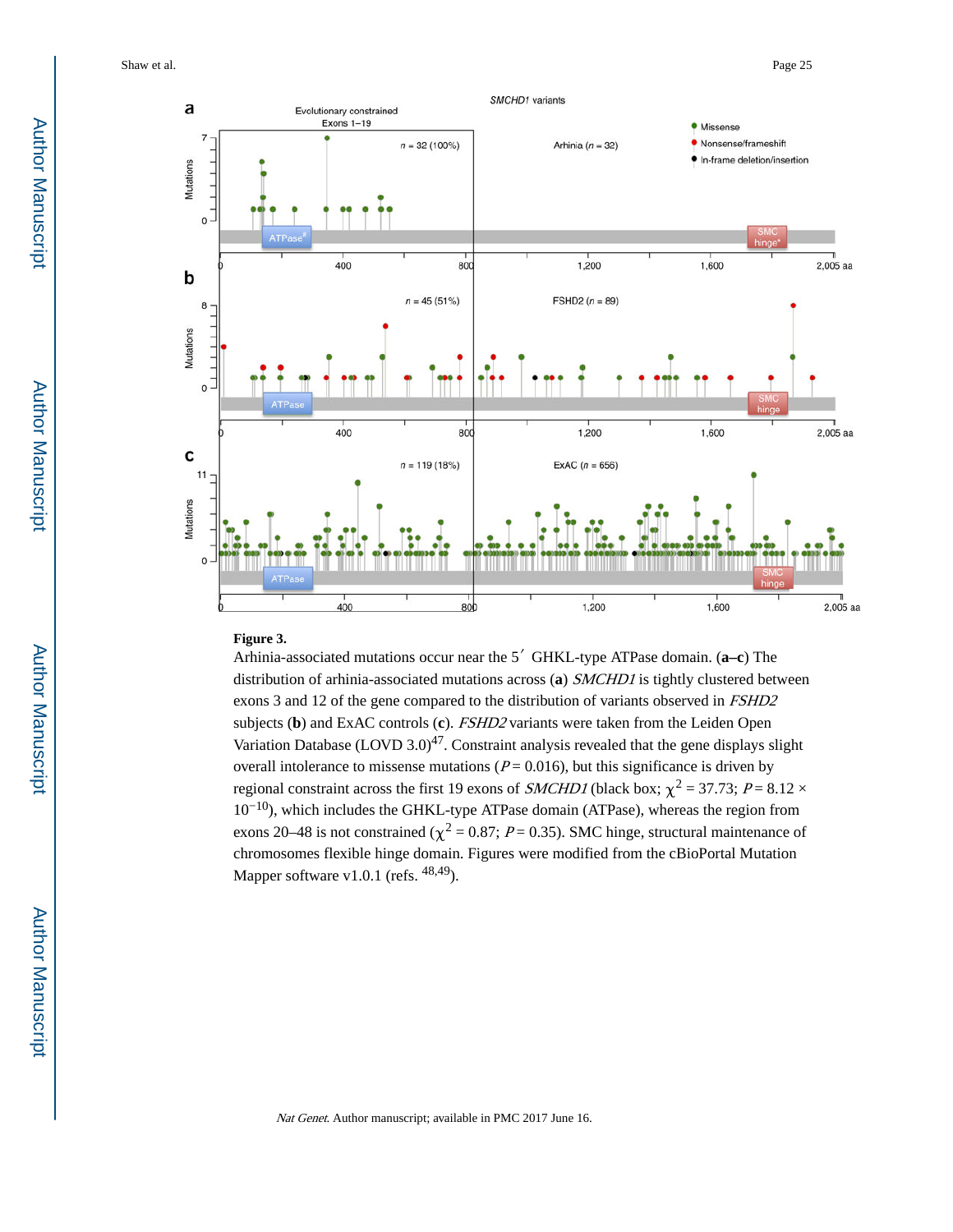Shaw et al. Page 26



#### **Figure 4.**

DNA methylation analysis of D4Z4 repeats. (**a**) Bisulfite sequencing (BSS) analysis of DNA hypomethylation at chromosome 4q and 10q D4Z4 repeats. DNA hypomethylation was consistent with dominant SMCHD1 hypomorphic mutations found in FSHD2 patients. A total of 52 CpGs were analyzed, arranged linearly from left to right, for 12 clones arranged top to bottom, each representing an independent chromosome analyzed. Each predicted CpG is represented by a box, with red boxes indicating methylated CpGs and blue boxes indicating unmethylated CpGs. (**b**) Cartoon of the chromosome (chr.) 4q and 10q D4Z4 macrosatellites that vary in repeat units (RU) from 1 to ~120 RUs. The region analyzed by BSS in each RU is indicated by a green bar. FSHD2 requires a mutation in SMCHD1 combined with at least one chromosome 4q D4Z4 array ranging in size from 11 to 28 RUs and a permissive A-type 4q sub-telomere. (**c**) Methylation rate determined by BSS in arhinia probands with SMCHD1 mutations for which material was available for analysis. 74% had D4Z4 hypomethylation characteristic of FSHD2, whereas the single proband tested without a SMCHD1 mutation showed a normal methylation pattern. BSS was measured from the lowest quartile as previously described<sup>22</sup>, and a methylation rate of  $\langle 25\%$  was considered consistent with hypomethylation observed in FSHD2. See supplementary table 4 for further details on individual methylation status.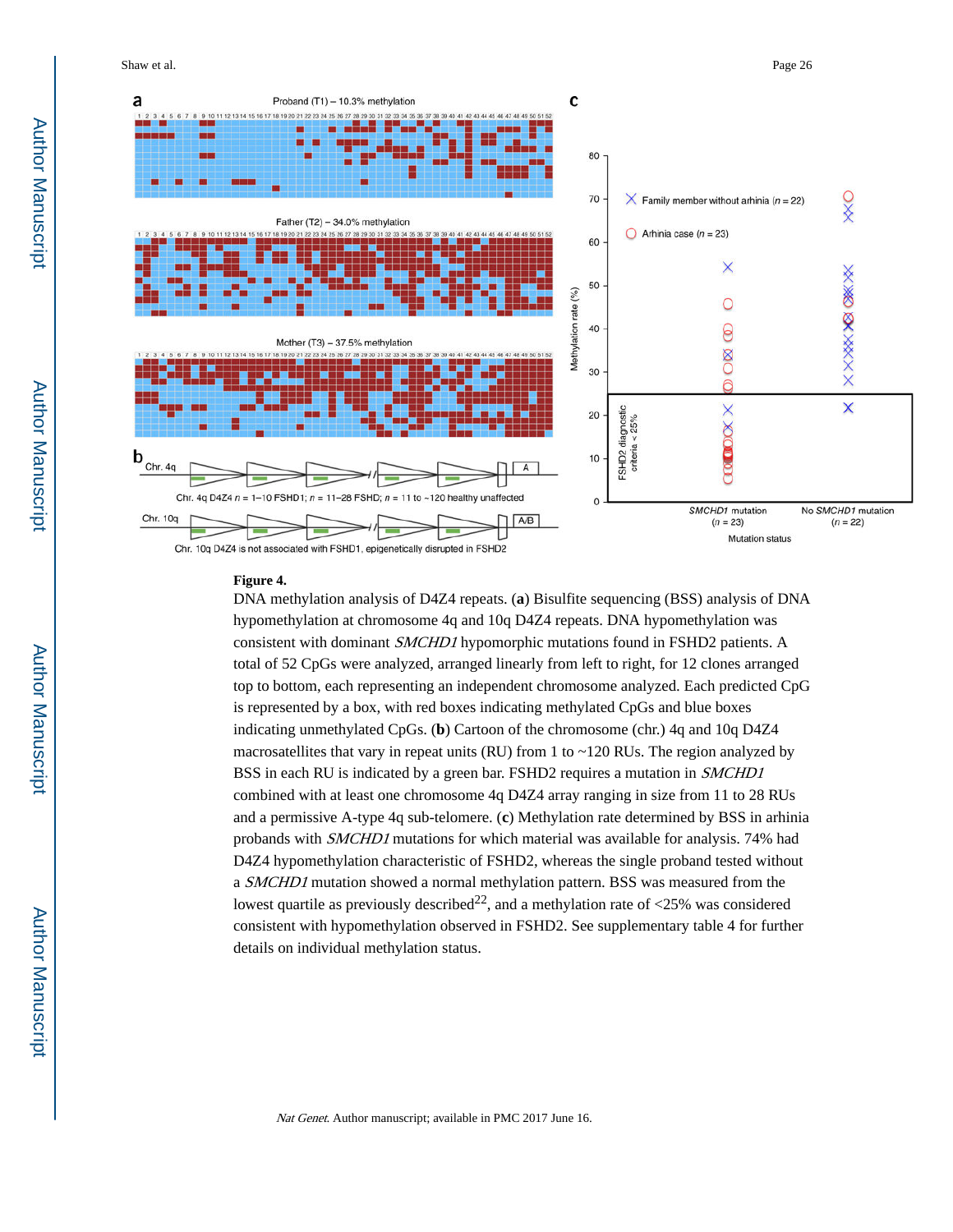Shaw et al. Page 27



## **Figure 5.**

In vivo modeling of smchd1 in zebrafish. (**a**) Suppression of smchd1 results in altered cartilage structures in −1.4col1a1:egfp zebrafish larvae at 3 dpf. Representative ventral images of smchd1 morphants (e5i5 MO and e3i3 MO) and F0 mutant larvae (CRISPR/Cas9) display smaller ethmoid plates (EP, white arrow); a broadened ceratohyal angle (CH, dashed white line) and fewer ceratobranchial arches (CB, asterisks). A, furthest distal width; B, width at the ethmoid plate-trabecula junction. Orientation arrows indicate anterior (A), posterior (P), left (L) and right (R). Scale bar, 200 μm. (**b**) Ethmoid plate width measured on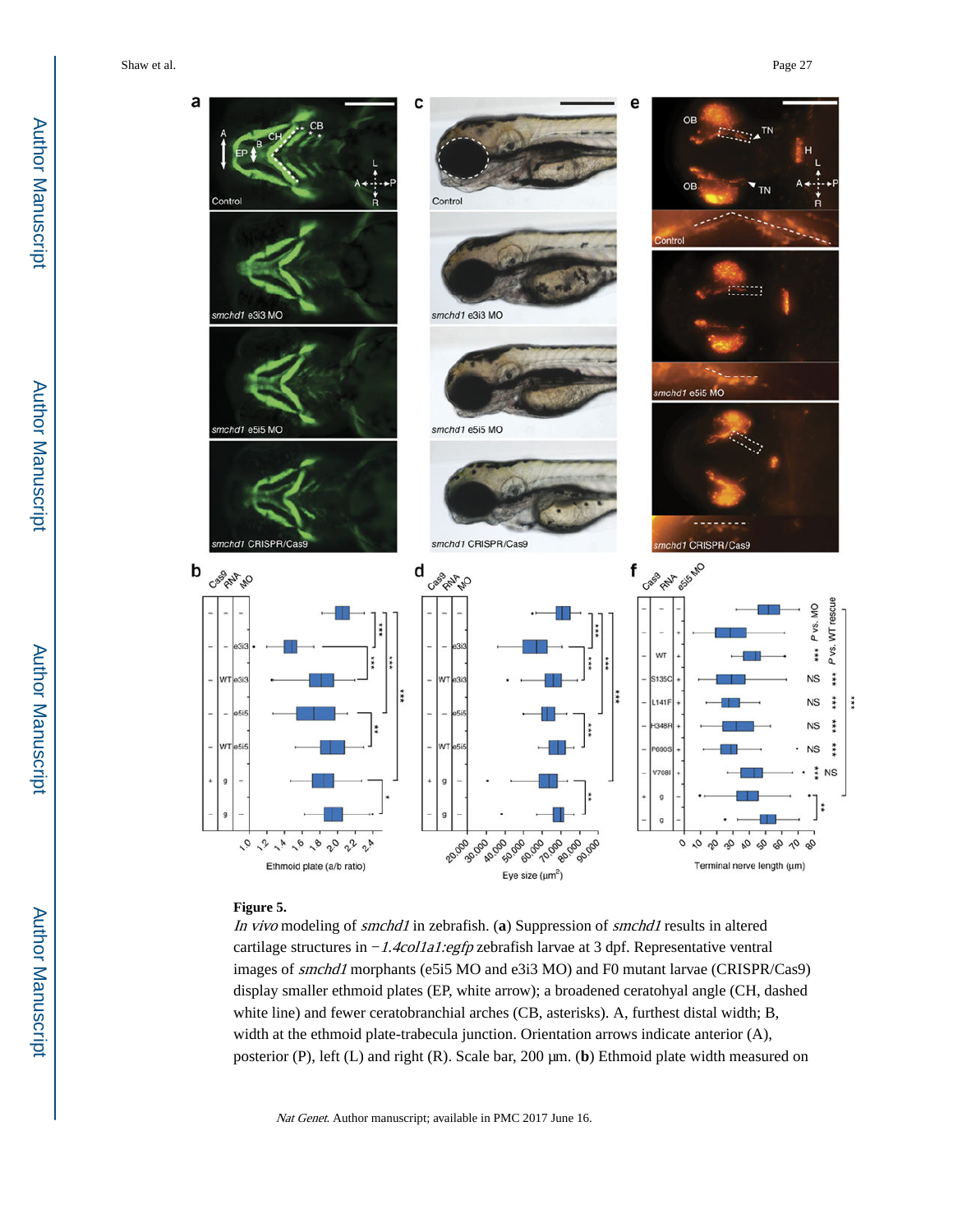ventral images in **a**. The furthest distal width (A) was normalized to the width at the ethmoid plate-trabecula junction (B). g, guide RNA. (**c**) Loss of smchd1 results in smaller eyes (dashed white circle); lateral bright-field images of representative 3 dpf larvae are shown. Scale bar, 300 μm. (**d**) Eye size (area) in larval batches from c. (**e**) Representative immunostaining of GnRH neurons in 1.5 dpf embryos with a pan-GnRH antibody shows shorter terminal nerve (TN, arrowheads and dashed white lines) projection from the olfactory bulb (OB) in smchd1 models. Ventral views are shown. H, hypothalamus; scale bar, 100 μm; dashed white lines in insets highlight TN projections. (**f**) Complementation assay of missense SMCHD1 variants using GnRH TN length as a readout. p.Ser135Cys (S135C), p.Leu141Phe (L141F) and p.His348Arg (H348R) are recurrent variants in arhinia cases; p.Pro690Ser (P690S) is associated with FSHD2 (ref. 18), and p.Val708Ile (V708I; rs2276092) is a common variant in ExAC. NS, not significant. All experiments were repeated at least twice, with masked scoring; controls were uninjected embryos from the same clutch. See supplementary table 5 for details about embryo numbers and statistical comparisons.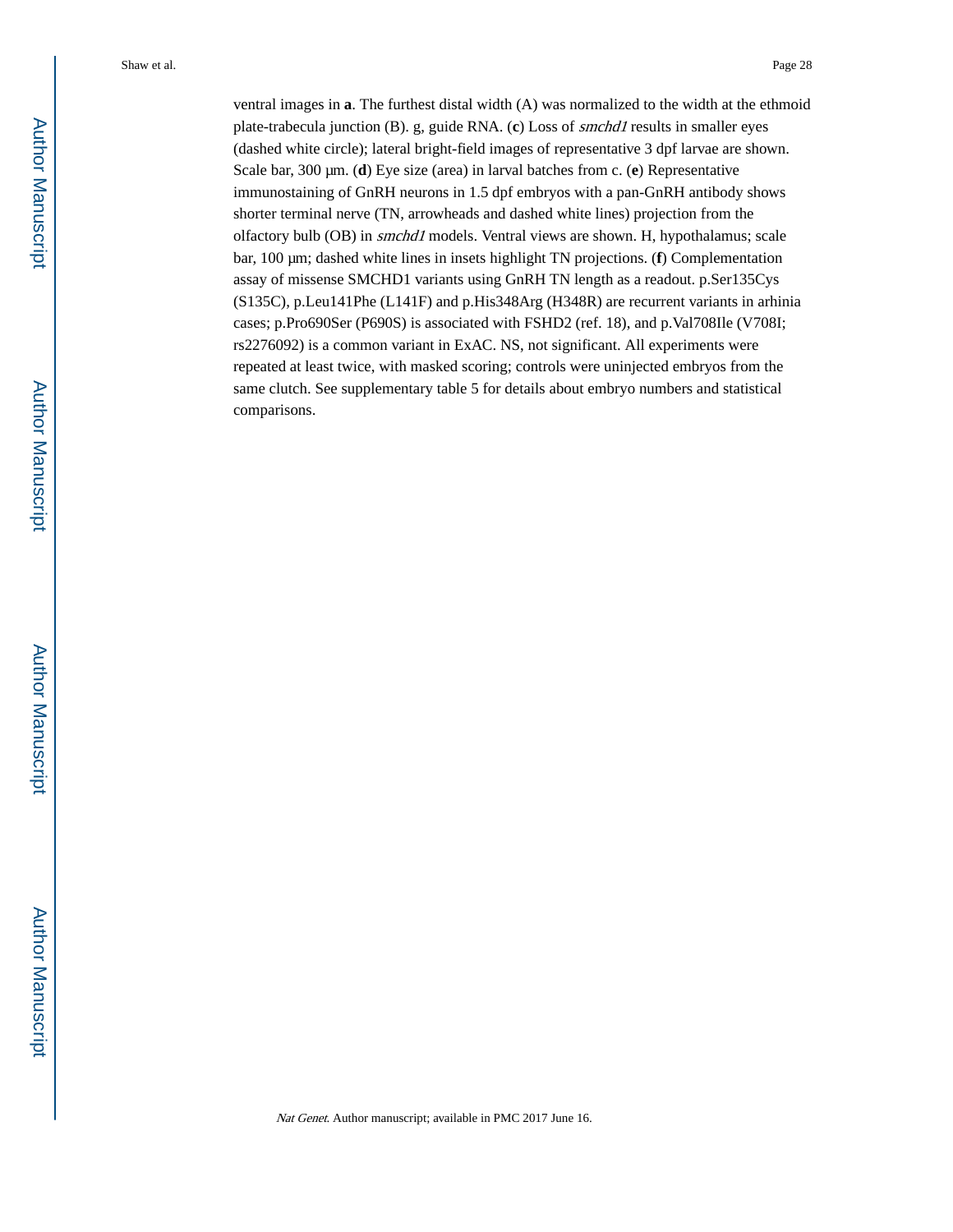

## **Figure 6.**

SMCHD1 protein modeling predicts that arhinia-associated alterations are more likely to occur on the surface of SMCHD1 and disrupt a binding surface than are FSHD2-associated variations. (**a**) Homology model of the N-terminal region of SMCHD1 generated with Phyre2 (ref. 33) with residues altered in arhinia (red;  $n = 11$ ) and FSHD2 (blue;  $n = 10$ ). All of the top 20 structural templates had GHKL domains: 16 were Hsp90 structures, 2 were mismatch repair proteins (MutL, Mlh1) and 2 were type II topoisomerases. Only the residues modeled with high confidence are shown (115–295; 314–439; 458–491; 504–535; 552–573). (**b**) Comparison of predicted relative solvent accessibility values for residues in the N-terminal region of SMCHD1 altered in arhinia and FSHD2. Three predictive methods were used: NetsurfP<sup>50</sup>, I-TASSER<sup>51</sup> and SPIDER2 (ref. 52). Residues altered in both disorders (136–137) were excluded from this analysis. P values were calculated with the Wilcoxon rank-sum test. Box boundaries indicate interquartile range; center line, median; whiskers, entire range of the distribution.